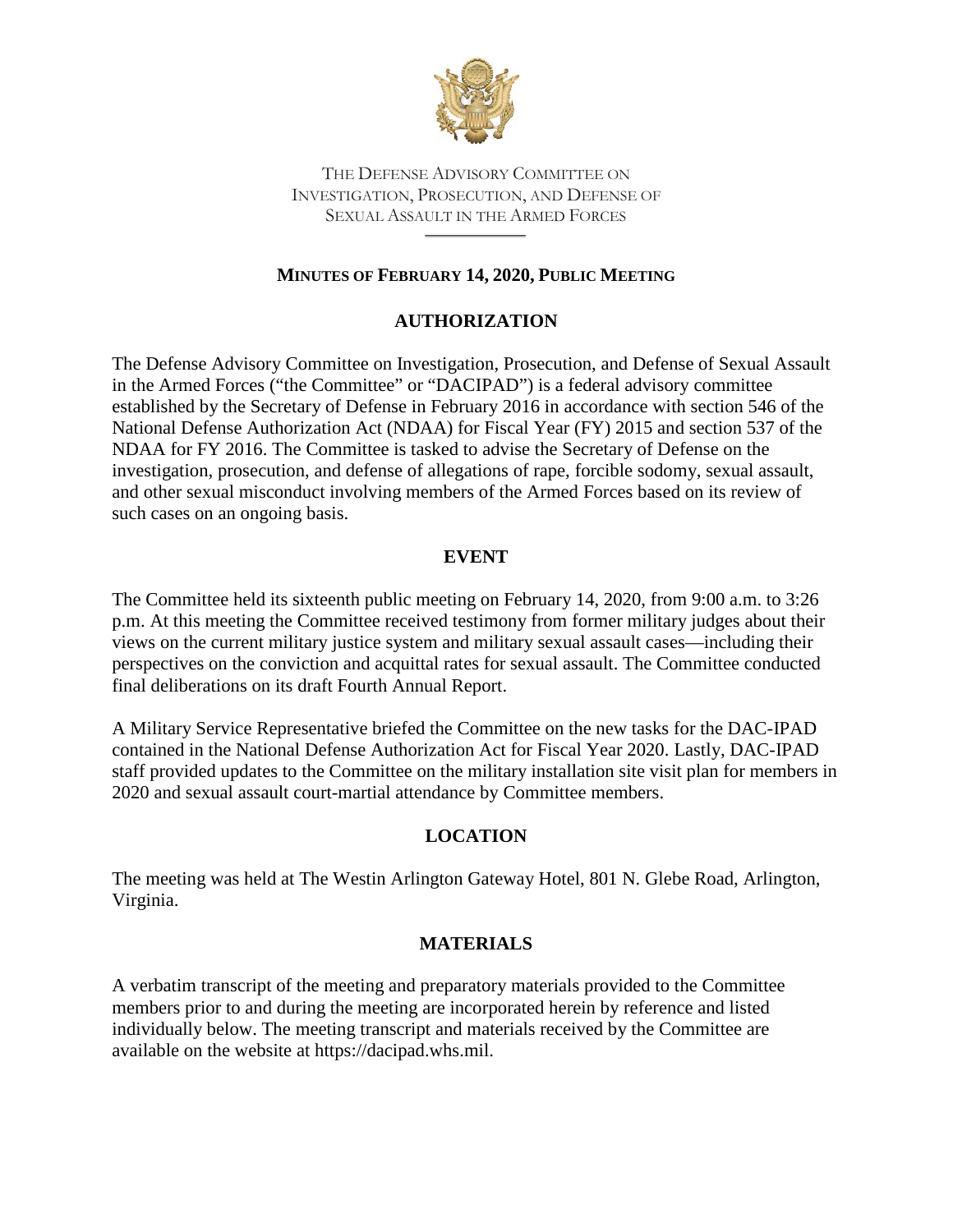#### **PARTICIPANTS**

Participating Committee Members

Ms. Martha S. Bashford, Chair Major General Marcia M. Anderson, U.S. Army, Retired Ms. Kathleen B. Cannon Ms. Margaret A. Garvin The Honorable Paul W. Grimm\* Mr. A. J. Kramer Ms. Jennifer G. Long Mr. James P. Markey Dr. Jenifer Markowitz

Committee Staff Colonel Steven Weir, U.S. Army, Staff **Director** Ms. Julie Carson, Deputy Staff Director Ms. Theresa Gallagher, Attorney-Advisor Ms. Amanda Hagy, Senior Paralegal Ms. Patricia Ham, Attorney-Advisor Mr. Glen Hines, Attorney-Advisor

Brigadier General James R. Schwenk, U.S. Marine Corps, Retired Dr. Cassia C. Spohn Ms. Meghan A. Tokash\*

Absent Committee Members The Honorable Leo I. Brisbois Chief Master Sergeant of the Air Force Rodney J. McKinley, Retired The Honorable Reggie B. Walton

Ms. Marguerite McKinney, Analyst Mr. Chuck Mason, Attorney-Advisor Ms. Meghan Peters, Attorney-Advisor Ms. Stacy Powell, Senior Paralegal Ms. Stayce Rozell, Senior Paralegal Ms. Terri Saunders, Attorney-Advisor Ms. Kate Tagert, Attorney-Advisor Mr. Dale Trexler, Chief of Staff

Service Representatives

Major Paul Ervasti, U.S. Marine Corps, Military Justice Policy and Legislation Officer, Judge Advocate Division Ms. Janet K. Mansfield, U.S. Army, Chief, Programs Branch, Criminal Law Division, Office of the Judge Advocate General Mr. James S. Martinson, U.S. Navy, HQE, Criminal Law Division, Office of the Judge Advocate General Colonel Patrick D. Pflaum, U.S. Army, Chief, Criminal Law Division, Joint Service Committee Captain Vasilios Tasikas, U.S. Coast Guard, Chief, Office of Military Justice Ms. Asha Vaghela, Senior Civilian Military Justice Attorney, Air Force Legal Operations Agency Captain Josephine VanDriel, U.S. Air Force, Chief, Victim and Witness Policy

Other Participant Mr. Dwight Sullivan, Designated Federal Officer (DFO)

#### Presenters

Colonel (Ret.) Andrew Glass, U.S. Army

Colonel (Ret.) Jeffery Nance, U.S. Army

Captain (Ret.) Bethany L. Payton-O'Brien, U.S. Navy

Colonel (Ret.) J. Wesley (Wes) Moore, U.S. Air Force

\*Telephonic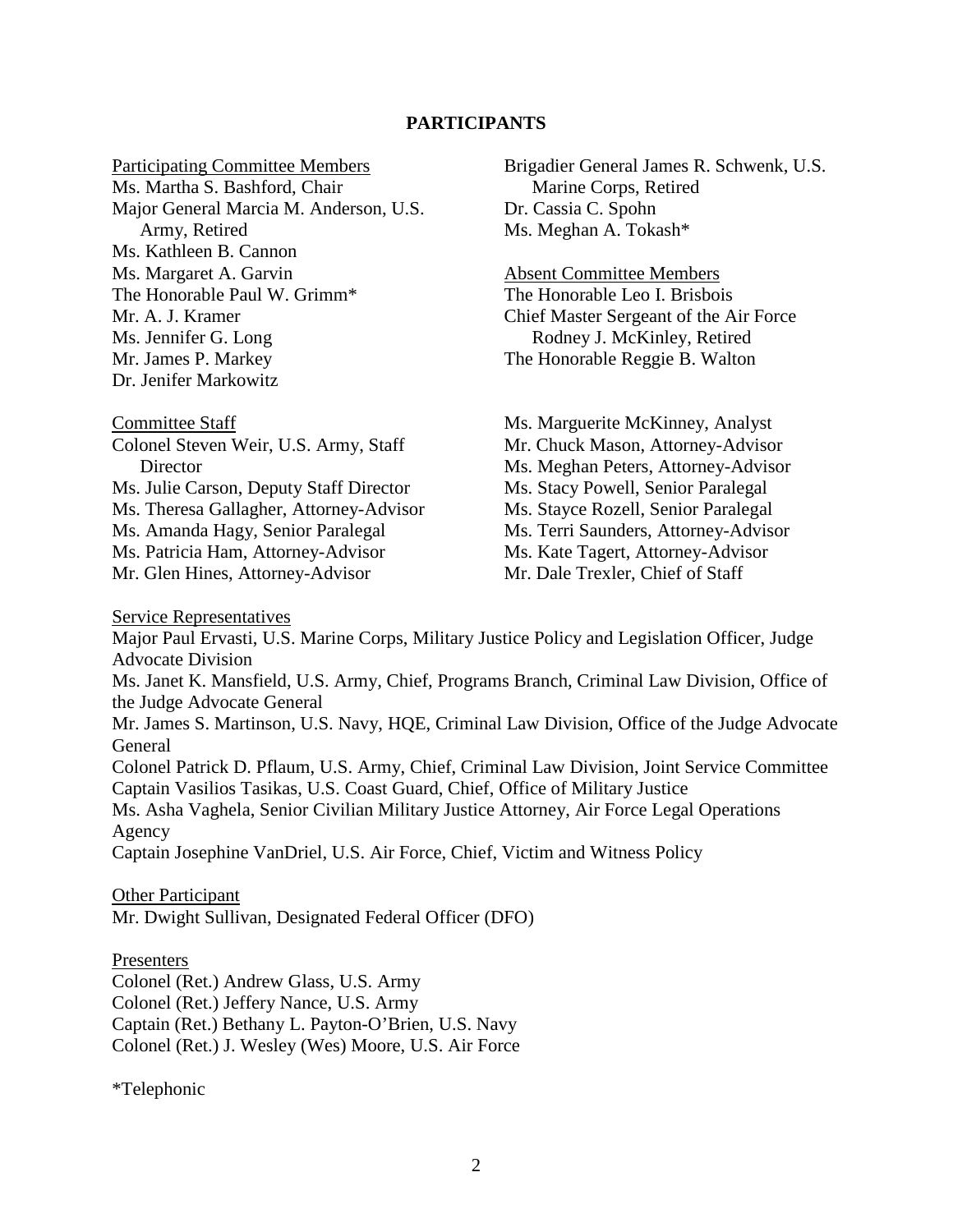### **MEETING MINUTES**

The DFO opened the public meeting at 9:00 a.m. Chair Martha Bashford provided opening remarks welcoming those in attendance and explained the purpose and agenda for the meeting.

### Military Judges' Perspectives Regarding the Military Justice System and Military Sexual Assault Cases—Including Conviction and Acquittal Rates

The Committee heard from four retired military judges who provided testimony about their experiences presiding over sexual assault cases in the military justice system: Colonel (Ret) Andrew Glass, U.S. Army; Colonel (Ret) Jeffery Nance, U.S. Army; Captain (Ret) Bethany L. Payton-O'Brien, U.S. Navy; and Colonel (Ret) J. Wesley (Wes) Moore, U.S. Air Force. The panelists began with a brief summary of their professional biography and training courses they attended on criminal law and military judge courses.

### Member Questions:

### *Experience with VLC and SVLC*

Chair Bashford asked how the VLC/SVLC programs have affected the court-martial process in terms of witness preparedness.

CAPT Payton-O'Brien said that the VLC program really changed sexual assault cases by protecting the victims, perhaps now to an extreme degree. Before the VLC program, victims were dragged through the mud and it was a free-for-all against the victim, but the victims would generally testify at an Article 32, which was a good opportunity for a prosecutor to see how the individual would fare under cross-examination. Now, however, most victims assert their right not to come to an Article 32. Thus, victims come into court sometimes unprepared for what is going to happen. Cross-examination was the opportunity for defense counsel to show how the victim prepared with the prosecution and refused to talk with the defense. It's a disadvantage to the government and to the case if the victim refuses [to participate in the Article 32] as is their right. She said something is now missing from the process. The investigators aren't asking the tough questions during the investigation.

COL Moore responded that the VLCs' great purpose is empowering victims and preparing them for the difficult process they will face. Overall, it has been a positive development. Before the VLC program, the prosecutor was responsible for taking care of the victim, but they didn't always have the victim as their primary concern. He didn't believe that the VLC program skewed the results, but agreed that there now are fewer opportunities to evaluate the victim's testimony, which is a double-edged sword. Of course, the VLCs can advise the victim to testify and engage in interviews, to great effect.

COL Nance agreed with the other panelists and added that the program has improved over the years. The training got better and the advice got better.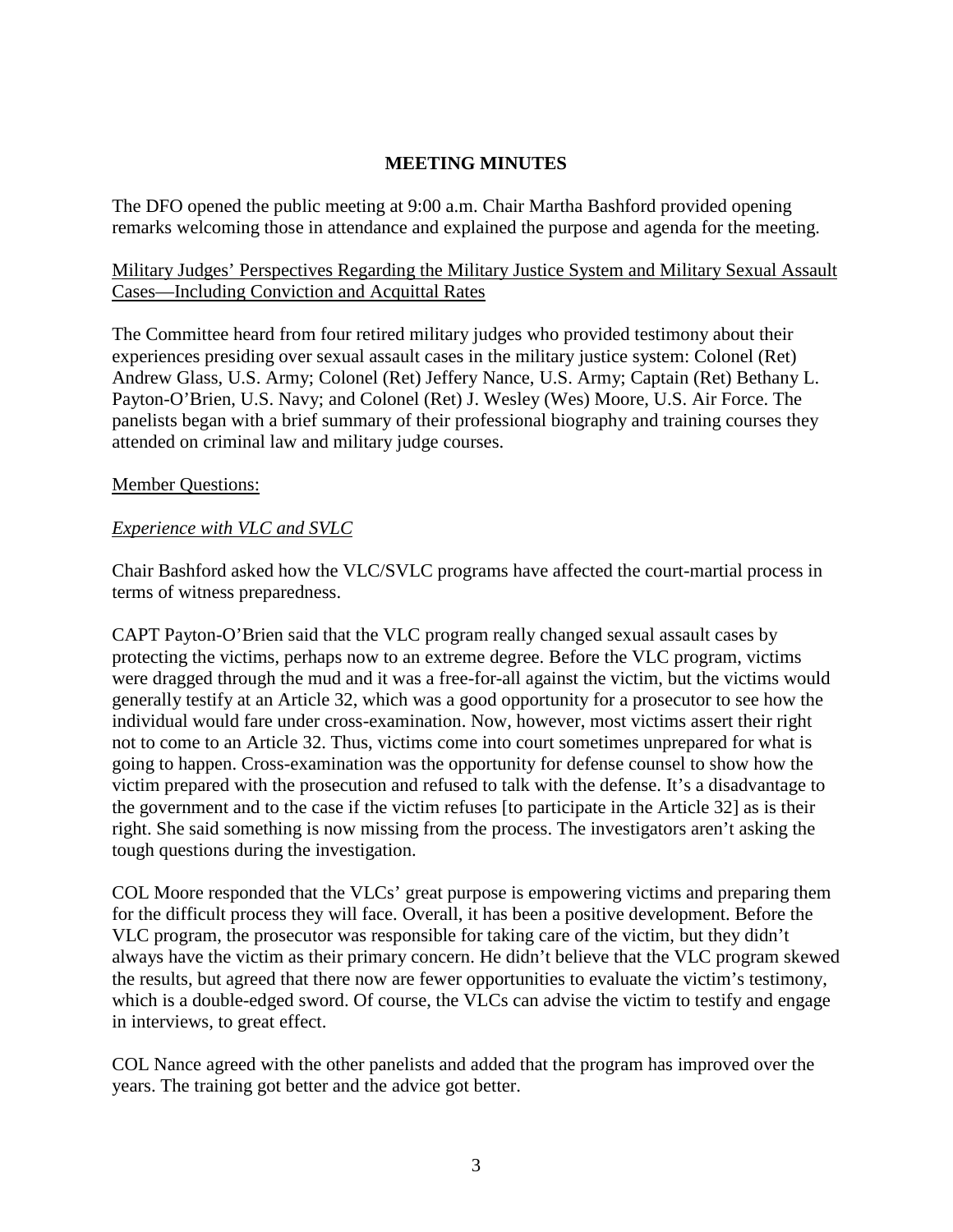COL Glass explained that, as a judge, his concern was with the fairness of the trial. He said that the SVC program is a double-edged sword because the Army has placed experienced trial litigators in the SVC program and there aren't enough experienced trial litigators to go around. Now, there are people trying cases without a lot of experience. These are complicated cases with discovery issues, complicated expert issues, and an inexperienced lawyer can't do it well. Another problem COL Glass described was the last minute *Brady* material disclosed either during trial or on the eve of trial. There may be lengthy trial delays because expert analysis and testimony is required, which takes a long time with the current contracting process. So, while the process for victims has gotten better, the system is facing unforeseen challenges.

### *Low Conviction Rates for Penetrative Offenses*

Judge Grimm asked the panelists to comment on the statistics that show the overall conviction rate across the services for penetrative offenses is shockingly low when compared with the state systems. The DACIPAD wants to understand the explanation for the statistics and what factors go into those numbers. He asked whether the panelists think there is a correlation between the experience level of prosecutors and the fact that military personnel policies move lawyers out of these jobs frequently.

COL Glass answered that there is some truth to the view that the Army tries cases that the civilians don't. He has experience trying cases to acquittal that the civilians wouldn't take. But he doesn't believe that is the overriding factor. He believes that the bigger problem is the ability to retain lawyers who love to try cases. The JAG Corps promotion model tells people that to be successful, you have to be a Staff Judge Advocate, and to become a general officer you have to have operational experience. Specialization in the JAG Corps is perceived as bad, except for contract law specialists. There are a lot of really good prosecutors who aren't allowed to stay in the courtroom. The SVP program is just a band-aid. There are a lot of talented SVPs, but the problem is they move on too quickly. There is no SVP-for-life program. Of course, we need people with military justice experience as SJAs, but you don't need that much experience. In order to break this personnel management model, the system needs significant change. We could have civilian experts on staff. Currently, civilian defense counsel go down-range and try cases in theater.

COL Moore described his experience in the Air Force as markedly different than that of his Army colleagues. He couldn't think of a case where the performance of the SVP was the reason for an acquittal. The bigger problem is that the reality for SVPs and senior prosecutors is that the job is grueling. It requires tons of travel because the cases are tried around the country, not centralized. The Air Force loses really good litigators because it is tough to have a life and a family in those jobs. He would consider how to make these jobs more appealing. On the question posed by Judge Grimm about the factors that explain the higher acquittal rate, he said that the chief factor is that "beyond a reasonable doubt" is a very high standard. The Air Force takes cases that the civilian sector wouldn't take. There is risk in those cases and when that risk results in acquittals, it isn't necessarily a sign that anything is wrong with the system. He said that the pendulum is swinging back and re-centering on whether cases should go to trial. For a long time, everything needed to go to trial. He anticipates that the pendulum probably will recenter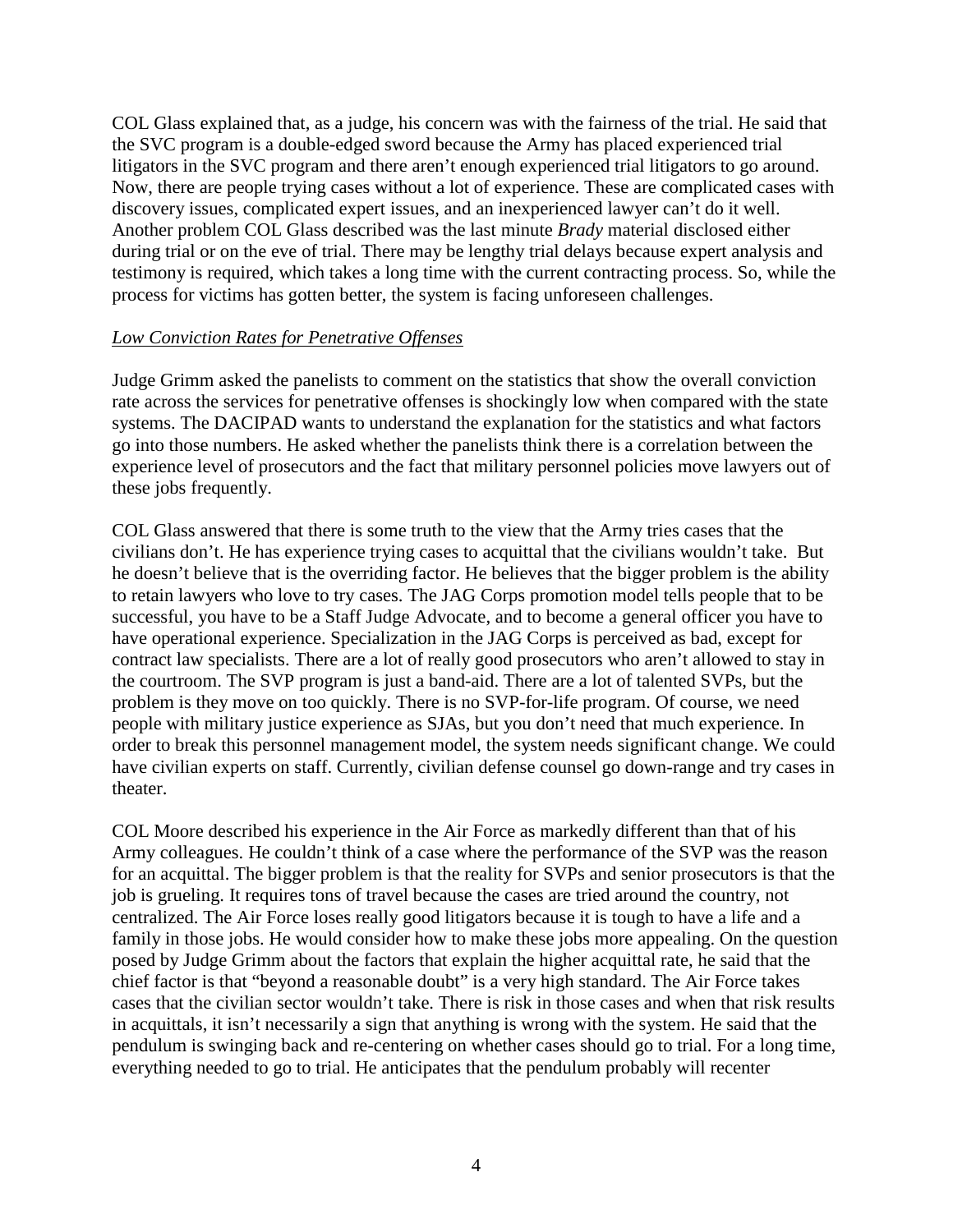somewhere with more prosecutions than before it started to swing, but less than what they see now.

Mr. Kramer followed up with a question about why the military takes cases that the civilians would not take. Was there pressure that these cases should be tried?

COL Nance stated that he trusts the generals to make decisions on referral. He believes the system should remain a commander's system. But, he also believes there is tremendous pressure on commanders to just send sexual assault cases to trial and let the judge and/or panel members decide. That's they military's dynamic and they have to live with the result that where there are bad facts and it's a bad case, there will be an acquittal.

COL Glass agreed with COL Nance and pointed out as examples of high-profile cases where someone had to make a tough call and that tough call went public and impacted their promotion. He said he has been the judge where the government did not have a good faith basis to bring the case to trial but with all due respect to the generals, they want to get promoted. He suggested the system could insulate those commanders by instituting a standard like the DOJ standard. It wouldn't take away their discretion.

CAPT Payton-O'Brien explained that even with the military justice career track in the Navy, they can't keep good people who want to try cases. Retention is a problem. She retired in 2017 because after 16 years of doing military justice, she was told there were no more military justice jobs for her. In addition, they put operators in charge of litigation shops. The commanding officers haven't been in a courtroom in a long time and they don't know military justice. The workload for prosecutors has changed as well. They used to try a lot more cases than they try today. Previously, new prosecutors got experience with AWOL and drug cases and little specials. Those cases aren't tried anymore because they are dealt with administratively or with nonjudicial punishment. Also, prosecutors don't have enough support staff so they find themselves making copies and they can't keep up with discovery obligations. Judges end up dealing with discovery issues right before trial because prosecutors are understaffed. Cases now languish in the system. A year is a really long time for a case, both to the victim and the sailor facing charges. With respect to the question about pressures on commanders, she said that she used to always put the decision in writing if they didn't recommend going forward with a case. Then, the commanders could rely on the prosecutorial merits memo. They might choose to go forward anyway. Commanders want to be promoted and there are ramifications for them if they are not seen as tough on good order and discipline or ignoring the desires of the victim.

COL Moore discussed the different pressures on the military justice system compared with state and local prosecutors. The SJA and commander don't run for re-election and they don't have to worry about their conviction rate because it isn't a factor in whether an SJA is successful. The greater latitude for the military to take the tougher cases to trial isn't a bad thing. That fact means that the acquittal rate will be higher, but that is a manageable cost. However, he didn't think they should be taking everything that goes to trial now.

COL Moore explained that he disagreed with the others on the panel about the need for specialization. He found it helpful to change jobs and areas of expertise in his career. He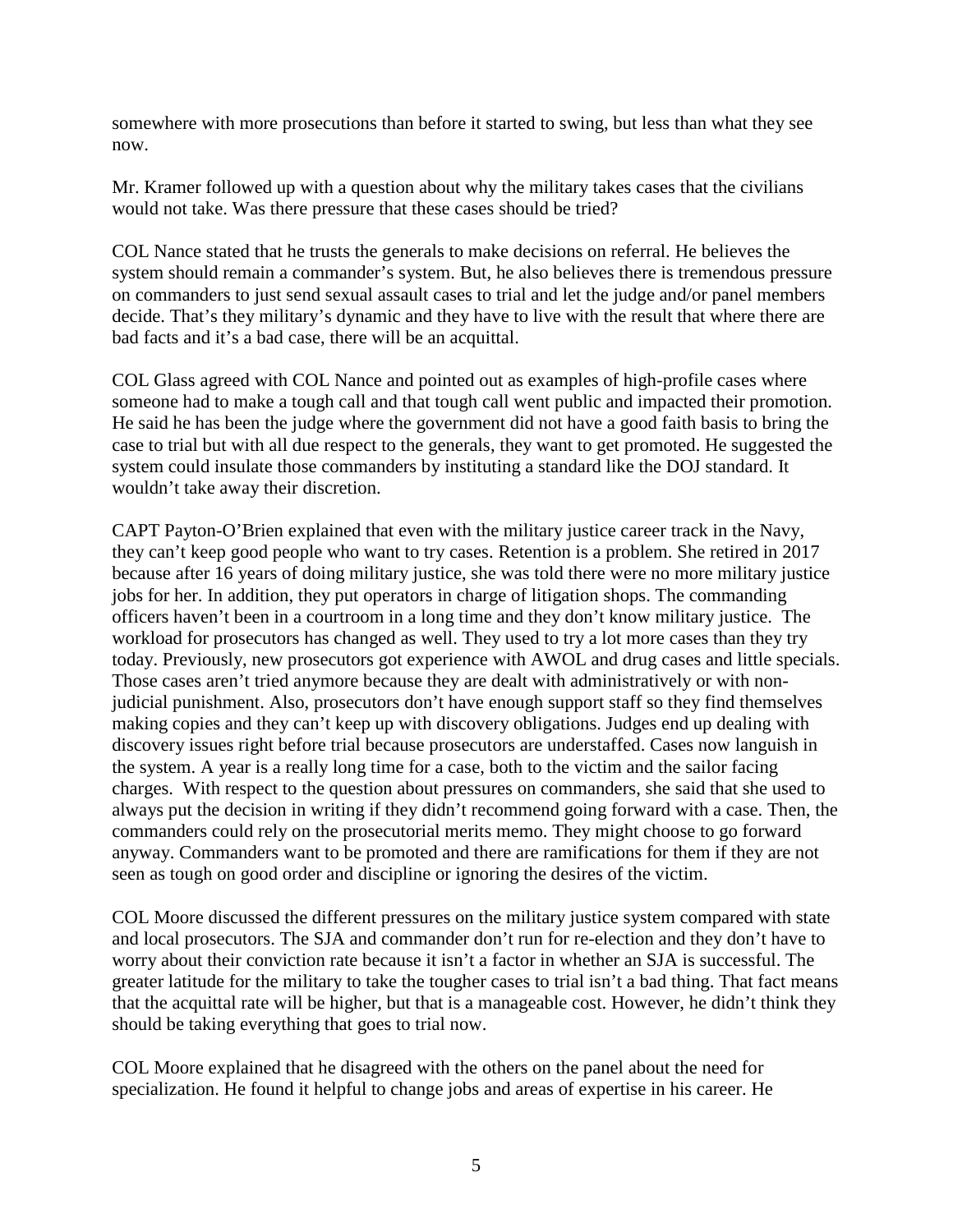believed he was a better military judge after having been a SJA. He also believed that the SJA's office is the best place to train the next generation of prosecutors.

# *The Article 32 Process and the Question of a Binding Probable Cause Decision*

Ms. Cannon asked whether Article 32 preliminary hearing officers ("PHOs") should have binding decision-making capability with respect to the probable cause determination and whether that change would insulate commanders from the competing interests—including ethical issues—they face.

COL Nance has thought a lot about that issue and the pluses and minuses of both sides of the question. He came up with a hybrid preferral process with five elements. First, the GCMCA could send the case to a binding Article 32 for any offense, not just sexual assault. The current Article 32 would be the default. Second, for a binding Article 32, the PHO would have to be a military judge or full-time magistrate judge (active duty or reserve). Third, probable cause remains the correct standard as described in RCM 406, which is the same standard applied in the civilian criminal justice system. Fourth, if no probable cause is found, the government can return with new evidence and "reenergize" the hearing. Fifth, only a "no probable cause" finding would be binding. This preserves the GCMCA's authority and doesn't erode the current protections for an accused. Currently, we use part-time magistrates and he would create the concept of a fulltime magistrate as a senior O-4 who would only do magistrate duties and Article 32s and supervise the part-time military magistrates.

COL Glass agreed with COL Nance's proposal. He observed that one logistical issue that would arise has to do with assignments policies for this new full-time magistrate concept. Some Army posts have only one judge. It would be hard to add an O-4 billet because they just don't have the bodies. The upside of a full-time magistrate program is that it would allow the system to develop judges. Another idea would be to have judges be the Article 32 PHOs, but the same problem with staffing would exist.

COL Moore explained that in the Air Force, judges do almost all of the Article 32 hearings for sexual assault cases. They would do them by video teleconference so they could do the hearing in the morning and then spend the afternoon writing the report. If a judge is making the "no probable cause" determination, then it can be binding, subject to the opportunity to come back and present additional evidence.

CAPT Payton-O'Brien agreed with the suggestion to make the Article 32 "no probable cause" determination binding if the government later has the opportunity to come back with new evidence and revisit the case. She said the real problem with the Article 32 is that the government just gives the PHO a paper case, with no cross-examination of witnesses (because most witnesses don't testify), so it's a foregone conclusion. The defense counsel may ask for witnesses, but the witnesses decline if they're civilians and the government's position is that their testimony is cumulative with the paper. In the Navy, NCIS declines to appear, claiming that they're civilians. The PHO is usually an O-3, O-4, or sometimes an O-5 hearing the evidence. She thinks it is a hollow process because the only evidence is what's in the investigation, which isn't always thorough. Investigators in sexual assault cases seem to only follow a check-list and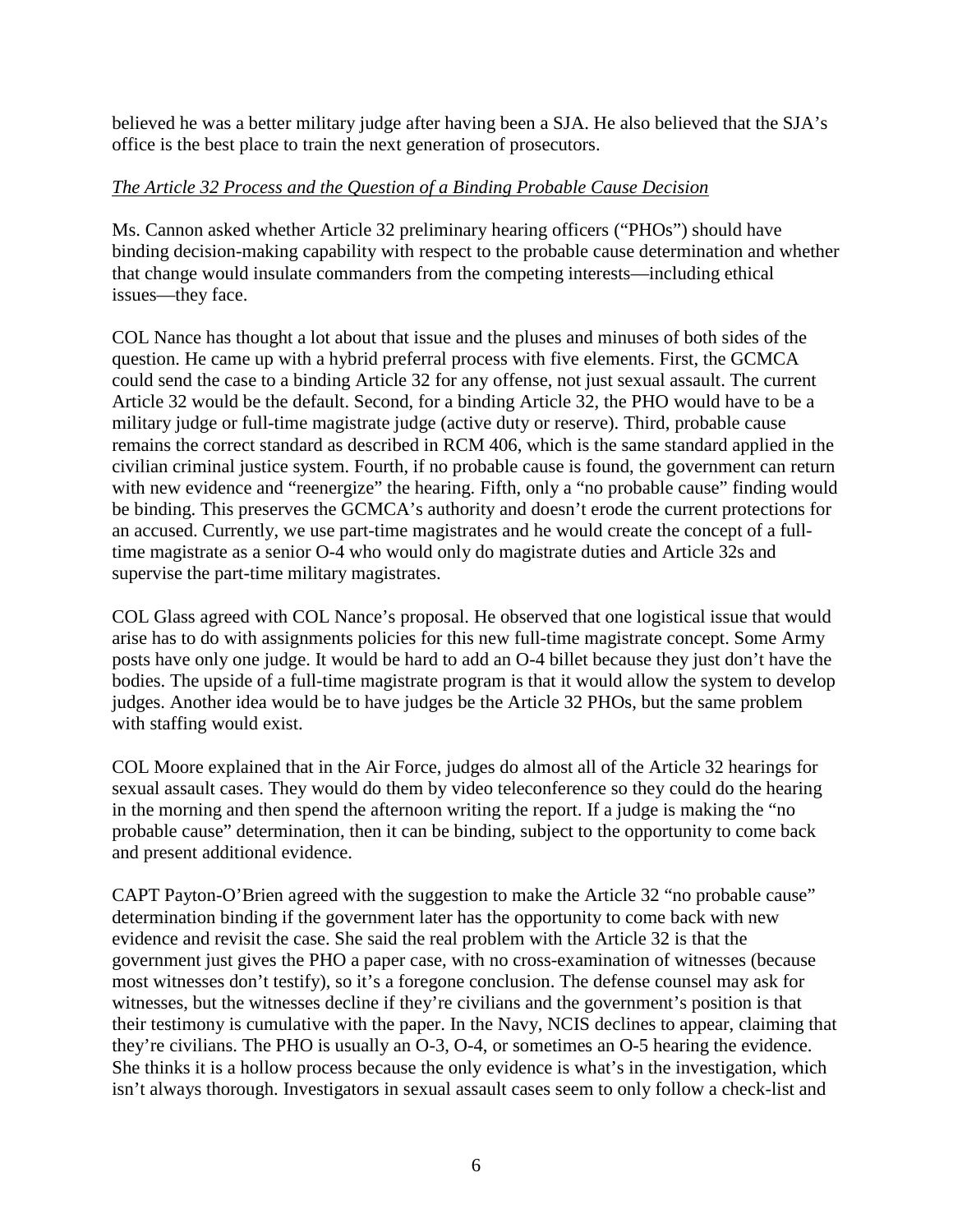fail to delve deep into issues such as credibility that would be important to know at the Article 32 phase.

# *Prosecution Standards Akin to US Justice Manual*

Ms. Tokash asked the panel of judges to comment on the lack of a required prosecution standard, akin to the U.S. Justice Manual, and its impact on the acquittal rate. Would it be helpful to have a standard that required admissible evidence sufficient to obtain and sustain a conviction?

COL Moore said that a higher standard could remedy the pro forma nature of the Article 32 investigation. Right now, not a lot of evidence is needed to meet the probable cause standard. If the goal is to find minimal evidence to establish probable cause, then the status quo works. But if the goal is more information and an evaluation of witness credibility, those aren't probable cause determinations. In that case, the higher DOJ standard makes sense.

COL Glass agreed that having a standard would make a huge difference, but he also said that it can't fix all the issues out there. One underlying issue is who makes the discretionary call. If there is a higher standard and the discretionary call is made by an experienced prosecutor making a recommendation to an experienced commander, that's different than somebody who only has had two or three cases. The prosecution standards are dramatically different. He described cases in which he heard an RCM 917 motion to dismiss a sexual assault case in which base-level facts required for the government to meet its burden had not been proven. He noted that cases can have things go wrong where witnesses fail to appear or change their testimony. But sometimes the case shouldn't have been in the courtroom. Although this doesn't happen frequently, even once is problematic for the system because a lawyer should have made the ethical call.

COL Nance agreed with the previous comments and said that if the purpose is to get more convictions on sexual assault cases, having a higher standard will reduce the number of bad cases at trial and reduce the number of acquittals. But if the goal is to "pull back the mists of uncertainty in the public" about the military justice system by having all cases go to trial and then living with the results, a higher standard is not going to achieve that goal.

# *Changes to the Article 32 Process*

Ms. Long observed that she doesn't believe the statistics indicate whether the military acquittal rate is better or worse than the civilian world because such comprehensive data don't exist. With respect to the Article 32, she noted that preliminary hearings in the civilian world are more robust than the current Article 32 process. She asked whether the panelists can envision a different kind of hearing process that would be protective of victims but also more fair to the accused and fair to the process.

CAPT Payton-O'Brien answered that she doesn't necessarily believe the victim's presence is necessary for a fair or thorough hearing, although defense counsel would certainly like the opportunity to cross-examine the victim. The problem is when the agent or prosecutor just puts in the report, which may only have a summary, but not a statement or testimony or audio or video. That isn't helpful to the process. And agents shouldn't decline to testify because they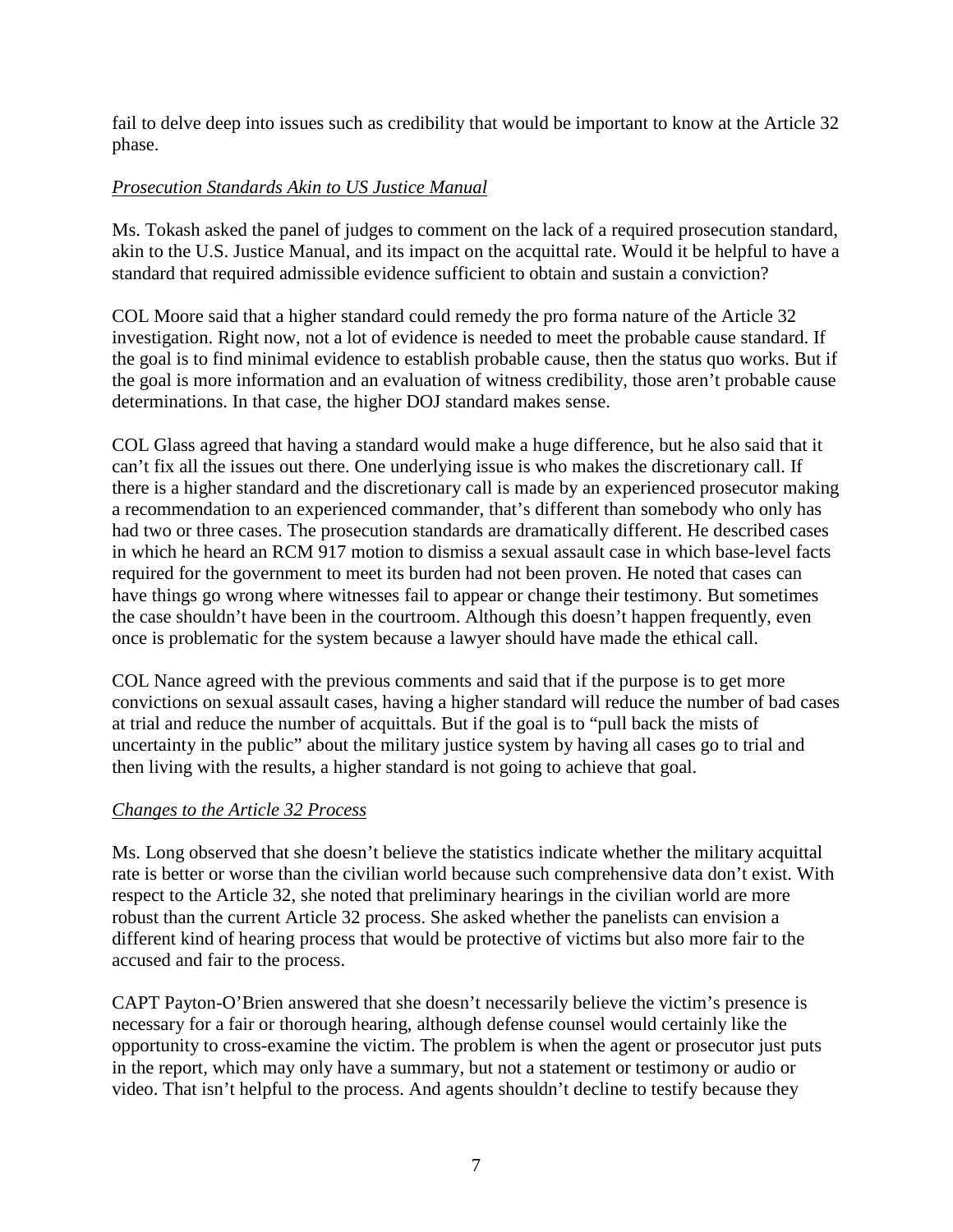believe they are "protected" as civilians. They work for the Department of the Navy and civilian law enforcement should testify. In the civilian world, sometimes the police officer is the only person to testify, which at least provides some testimony and an opportunity to determine probable cause. She doesn't believe the solution is to return to the old-style all-day Article 32 where all the witnesses were paraded in. But something in between would be better. The government now claims that anybody whose name is in the report with a statement is cumulative and doesn't need to testify. While the Article 32 doesn't have to be a full discovery tool as it used to be, the defense still should have the opportunity to call witnesses and that isn't happening. A more thorough investigation, at least on the matter of credibility, would help the determination by the commander. Now they receive a report that says, probable cause is met, but don't go forward and here is why, or go forward, but know the case will result in an acquittal. She doesn't believe the objective should be to obtain more convictions. The objective is to present the case. The objective of the Article 32 isn't to perfect the government's case, but to have an evaluation of the evidence.

COL Moore reiterated that leaving the standard at probable cause will not change the system because the prosecutor won't show more cards than necessary to meet that low standard. If more needs to come out, then the standard has to be raised or perhaps the rules of admissibility at the Article 32 should be changed. The system can handle the change. Everyone adapts well.

Ms. Long asked why the probable cause standard would need to change when the civilian standard at the preliminary hearing is probable cause and they don't have this issue. Is the change in standard at the Article 32 necessary for a change in behavior?

COL Moore answered that perhaps the underlying rules can be changed. For example, perhaps the cumulativeness standard should be tightened up, or perhaps cumulativeness should be eliminated as a consideration, or military judges could stand up to the prosecutor and ask for a witness.

COL Nance said he believes a more robust Article 32 hearing would be useful in providing information, so the person who makes the referral decision makes an informed decision with the most information. That seems a positive thing.

COL Glass said there is a public benefit to having these hearings on TV, with critical portions closed as needed. There is no public benefit to a paper case. They should also find the statistic to know how often the defense waives the 32 in a sexual assault case because there is no benefit and it's not fair. There were some very public misuses of the Article 32 system in the past, but there are misuses now too. There is a middle ground. The system should have someone trained to require more information.

### *Expert Witnesses*

Mr. Kramer asked about the ability of defense counsel to obtain experts and the procedure required and whether that should be changed.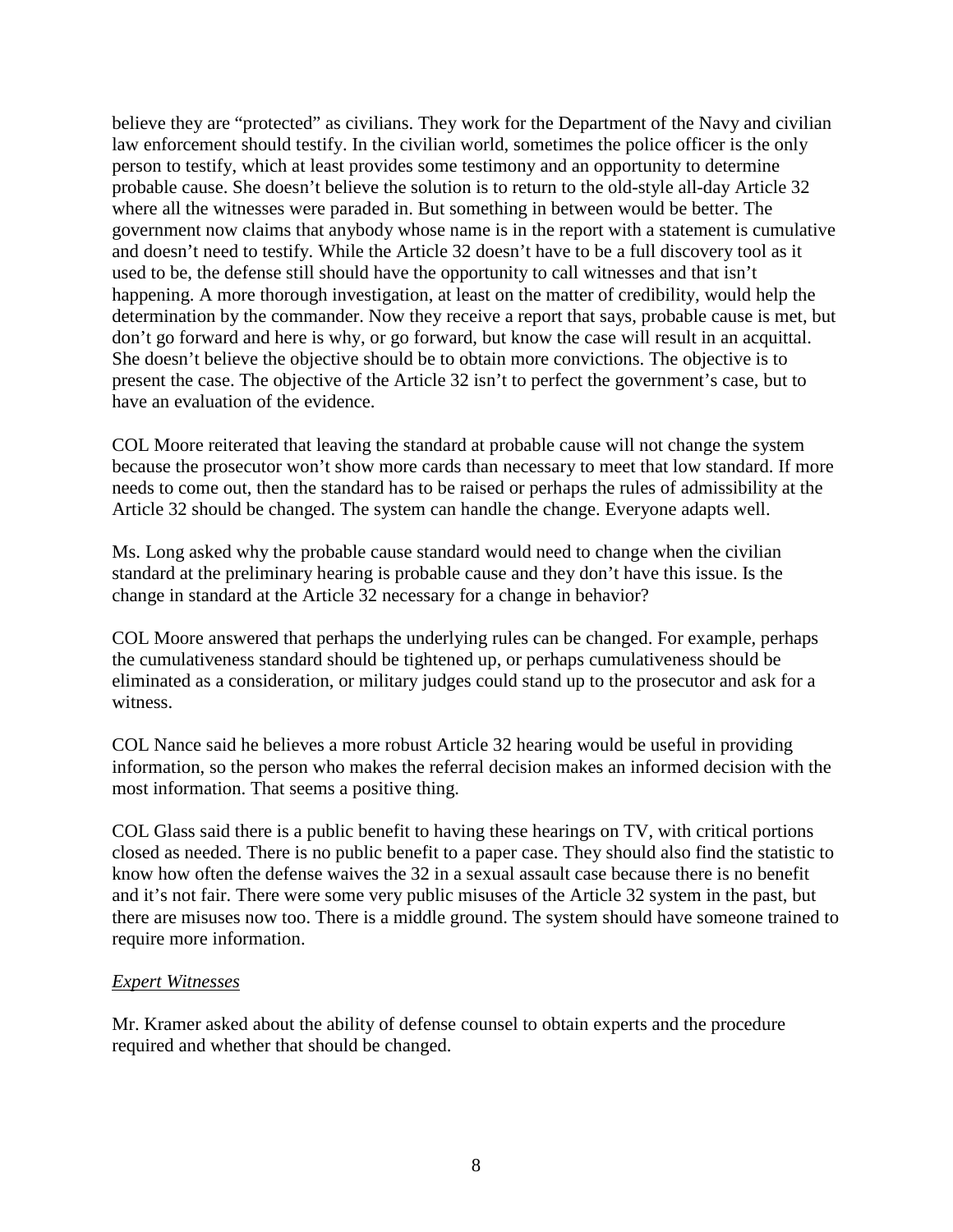COL Nance said the process should be changed because it's almost impossible for the defense to get experts. It shouldn't have to be approved by the prosecutor. The defense should be funded and there should be a warrant officer at TDS headquarters in charge of dispensing money for experts. The Chief of TDS is an adult and can make sure there are no abuses for frivolous requests. Ultimately, the military judge decides whether an expert testifies.

COL Glass agreed there needs to be a pot of money for the defense.

COL Moore said the system in the Air Force works well. His experience was that experts were getting appointed and funded. But if it's broken in the other services, he agreed it makes sense for TDS to be in charge of some money.

CAPT Payton-O'Brien agreed that the Air Force seems to do this well. In the case she tried in the Air Force, the convening authority granted multiple experts. Her experience in the Navy is that defense counsel struggle to get experts just for consultation because convening authorities deny that. Now, as an appellate attorney reading records, she described her shock at how often the government fights over experts and the delays in granting experts after motions. She agreed the system should allow the defense the opportunity to seek consultation because the government has that right with all the tools at its disposal.

Mr. Kramer asked why Naval medical experts would be hesitant to be involved.

CAPT Payton-O'Brien answered that nobody relishes the idea of testifying in court. Plus the military medical system is overstressed with patient care, and retirees and dependents can't even be seen anymore. There aren't enough doctors and they don't have enough time. The civilians have experts who do this for a living.

Dr. Markowitz asked whether the panelists believe that experts are being used effectively at trial.

CAPT Payton-O'Brien answered that in the Navy, experts are involved in sexual assault trials. How effective they are is expert-specific, although for the most part she thinks they are effective. Cases aren't necessarily more complicated than 20 years ago, except with the forensics involved with computers, cell phones and social media, like Snapchat. She doesn't believe it's a fair playing field, however. The defense has to beg for an expert and is often dismissed with the assumption that they're experienced enough to do the trial without an expert. But defense counsel can't testify so they need a consultant to help who can then become an expert witness.

COL Moore said that, for the most part, experts are very helpful and well employed. Overall, the experts work equal cases for the government and defense so they have great credibility. Occasionally experts have been advocates in disguise and they were not persuasive and had a negative impact on the case. In sexual assault cases, alcohol is almost always involved so he described the education experts provided on issues like blackout and the effects of alcohol on memory. Those are invaluable to judges and members evaluating the evidence.

COL Nance agreed with COL Moore that most experts provide pertinent information. The main struggle for counsel is figuring out whether they need an expert. He said the HQE program does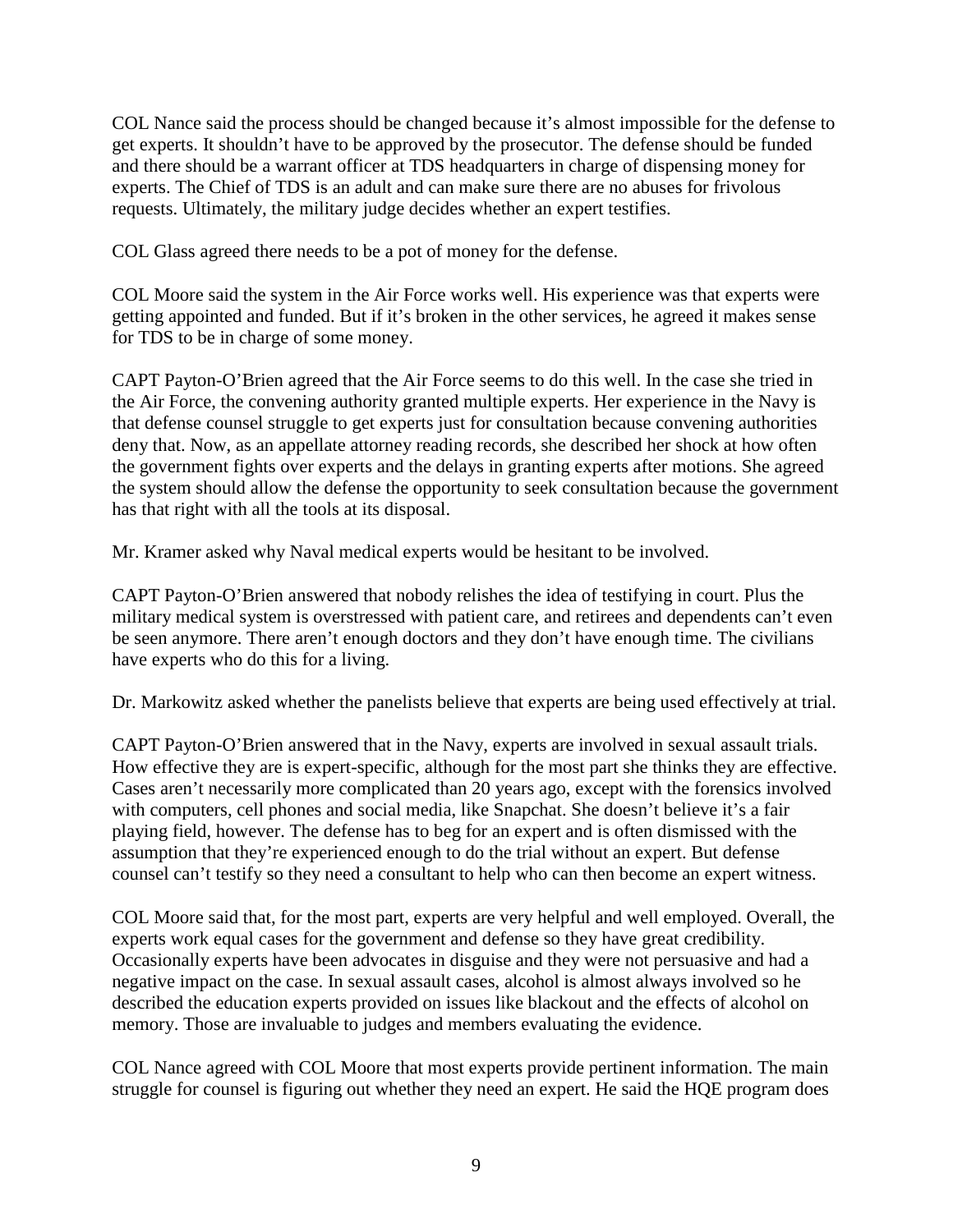a great job helping counsel through the expert process and the decision whether to have an expert.

COL Glass agreed that most expert witnesses are professional although sometimes he wondered why they testified. In death penalty cases, defense counsel get all the experts they want. Millions of dollars are spent on experts in capital cases and maybe there could be greater balance.

# *Military Rules of Evidence 412 and 513*

Ms. Garvin asked the panelists to share their experiences with Military Rules of Evidence 412 and 513 and particularly SVC and VLC involvement. She also asked them to discuss their experiences with the constitutionally required exception and how/whether that is impacting the trials and the role of the SVC/VLC on that issue.

COL Glass described his experience with the old 412 and all the various changes to 412 as well as litigating 513 issues. He said that VLC are really good on 412 perhaps because they collaborate with the government and rarely offer a different argument. Under the old 513, he recalled a few cases where medical records were disclosed under a protective order and were huge in determining guilt. He also recalled cases where personality disorders were disclosed in the release of medical records that went directly to the claim. He remembered a diagnosis of a personality disorder that undermined the claim of sexual assault because the person had difficulty telling the truth. The defense was always able to have a heyday with the release of that information. He worried as a judge about information that he never saw that could implicate whether it was a fair trial or a just process or a just verdict.

COL Nance also described working through the changes in the rules. As a military judge without a law clerk, he worried that he would miss something in the stack of medical records. He didn't have the time and was afraid he would miss something that should be released because he didn't know what he was looking for or didn't understand what he saw. With time, counsel became more experienced and could narrow their scope in terms of knowing what they wanted.

COL Moore agreed that 513 made the job of reviewing psychotherapist patient records more difficult, but he also believed that the system now protects those confidential records better than before. Before 513, the old default position was to release everything, subject to a protective order, then fight about admissibility at trial. Under the old system there was not consideration of the victimization that caused. The value of the VLCs is that they can waive the privilege for huge amounts of records after talking with the victim. So the quality of decision is better now because often the victim only had an issue with disclosing a little part of the record. 513 is an area where an expert can help the court perhaps on a confidential basis and helpful to defray the workload.

CAPT Payton-O'Brien explained that the annual sexual assault-focused training for judges was invaluable on 412 and 513 issues. She agreed that a court expert is invaluable when the judge has to evaluate mental health records to determine if anything needs to be released. The challenge for the court and for counsel is that although somebody may have sought mental health treatment, they don't know why and they worry about what they are missing or don't know. And sometimes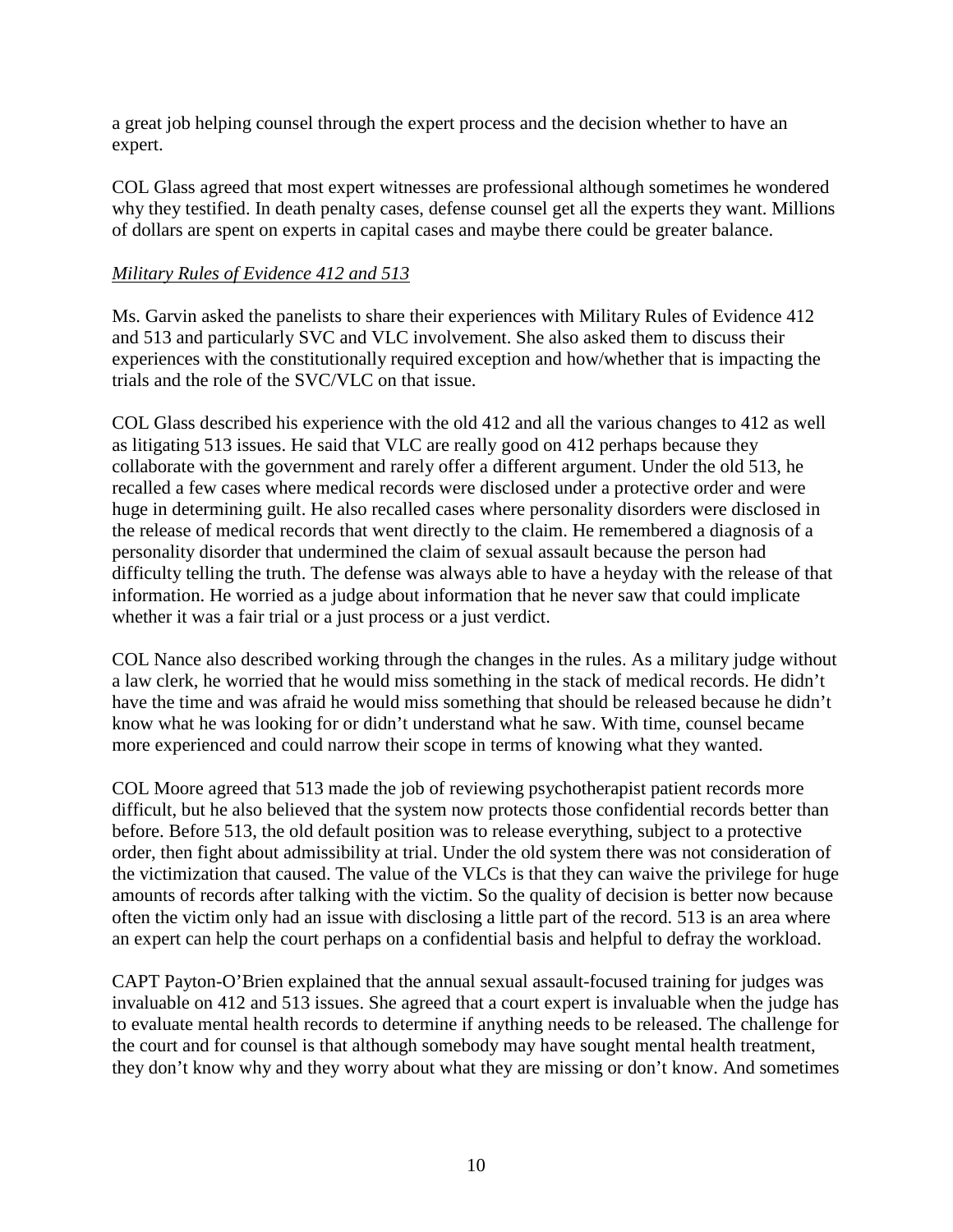the mental health issues arise at sentencing. Then the case must be continued, but it's too late in the game to be vetted.

# *Command Decisions Involving Referral of Sexual Assault Cases without Sufficient Admissible Evidence to Obtain and Sustain a Conviction*

Ms. Long asked about command decisions and cases going forward when the command doesn't believe there is a credible claim or that the person did it. She asked whether there is a solution to check the decision making to ensure that cases that shouldn't go forward ethically because they don't have admissible evidence or don't have testimony but they're going forward because a commander is afraid of not getting promoted. What is the check on that problem?

COL Nance said he believes in the commander's system. Military justice is different and it should be different. Commanders should be involved in the system. He hasn't seen the unethical decision. This isn't about the close call or the "flip the coin" cases. He believes that commanders take the decision seriously, even though they feel pressure at times from without and from the civilians that oversee the system. He hasn't experienced a commander referring a case to trial that isn't a true case or that hasn't a chance in the world of success.

COL Glass said that military judges don't know what they don't know and don't know what went on behind the scenes. He can't know what happened in the SJA's meeting with the commander, but he was involved in bridge the gap sessions where they discussed what counsel did right and wrong in the case. He has asked whether there was a different ethical standard for sexual assault cases than just a general crimes case. He also recalled situations where he thought they were narrowly close to referring a case just to see what happens, which he thought was problematic. Cases can't just be thrown up against the wall because that is a service member's life on the line. There's also a significant price to pay for the victim who has to go to trial. One way to make it better is to invest in people with experience. It has to be a commander-based system, but the military can improve its training. He is fine with the DOJ standard because they can train to that standard. The SJA or the SVC can also have the moral authority to put their advice in writing. And the politicians also have a role. Every time a politician doesn't like a decision, they have to remember that commanders are vested with the authority to make the tough call.

COL Moore said that most of the commanders he advised were impressive, loyal and courageous people. He didn't see evidence that a commander would fail to make the tough decision because of career implications. In his day, if the SJA said there was no probable cause to go forward, that took the matter out of the convening authority's hands and he couldn't refer over that recommendation. That was a check in the system. Whenever he advised a commander not to go forward on charges, they would coordinate that decision with victim's counsel and the victim. It's a bit like a doctor with a good bedside manner who isn't sued for malpractice. Even if a decision is a negative one, you can explain why and the thought process.

CAPT Payton-O'Brien recalled a case where she wrote a memo that she didn't believe the crime occurred. Not that it didn't happen but based on the evidence. But she expressed concern about inexperienced trial counsel who may not have the experience to evaluate a case. So a new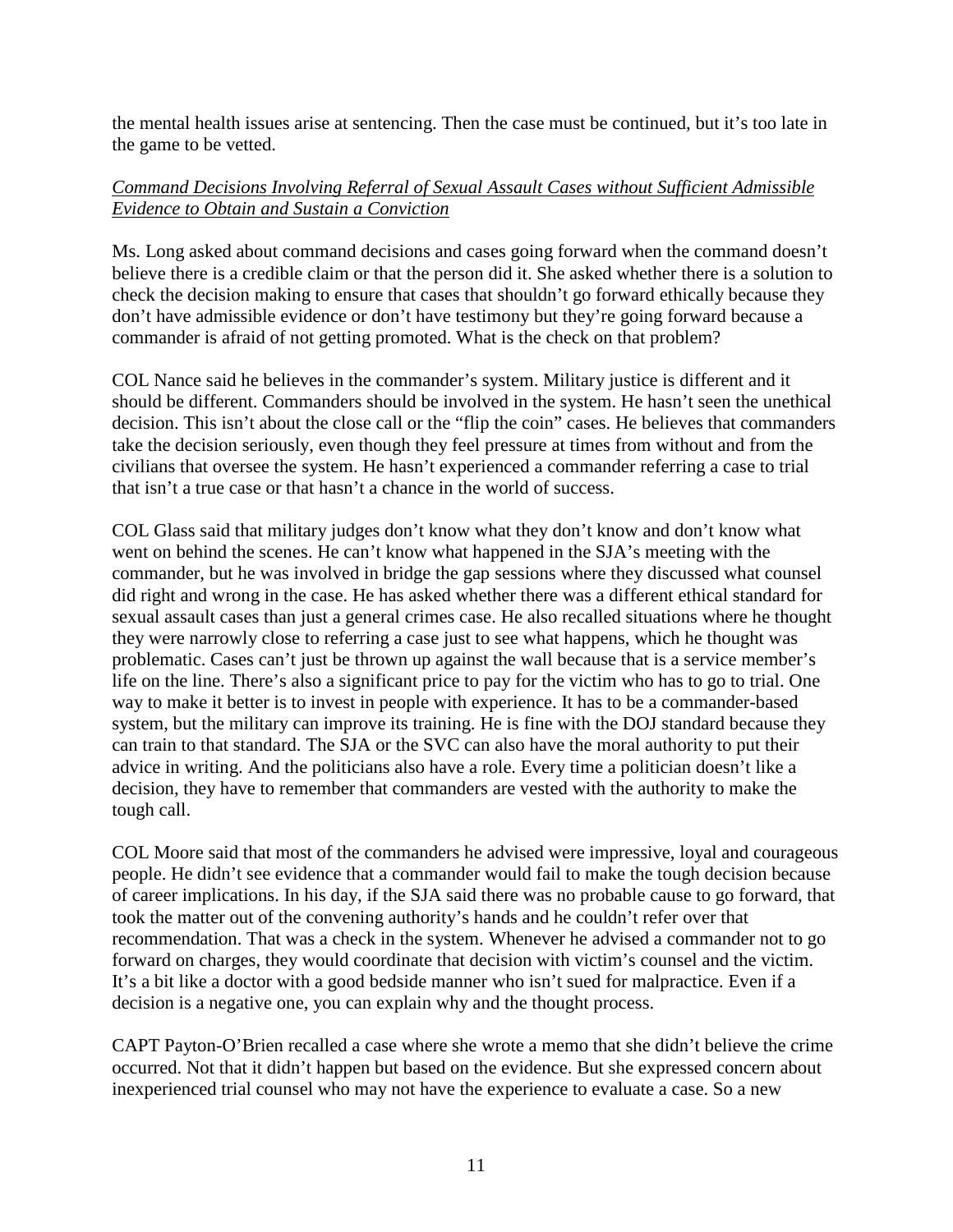counsel may not believe the accuser but if the government chooses to go forward is the counsel in an ethical quandary? She doesn't believe so. She recalled being the fact finder on a case where she convicted and it later came out that the convening authority had concerns about the case. What was their concern if she thought at court that there was sufficient evidence? Convening authorities see evidence that doesn't always come into court. They need the authority to say "I'm not going to take it." Commanders need to be able to make these hard calls. They don't always get the best advice from inexperienced prosecutors or SJAs.

### *Sentencing*

Judge Grimm said the committee heard from active duty military judges that they were reluctant to speak to the DACIPAD because they felt they should not explain a reason for a sentence they announced, because of appellate decisions. Those judges felt they should just announce the sentence without an explanation. But in the federal system, the announcement of the sentence and the reason for it is an enormous part of the process. With the federal sentencing guidelines, judges must explain how they evaluated a number of factors to include the seriousness of the offense and the prior history and characteristics of the defendant and how the sentence is necessary to serve the purposes of sentencing. Although much of the federal sentencing system would not be good for the military system, one thing that seems important is the ability to comment on a sentence. His second question was for the panelists to comment on whether the convening authority should have the ability to change a sentence after the trial.

COL Glass answered that when he was a judge, there were many times when he felt like the accused needed a good butt-chewing from a judge to have an impact and he did that in cases where he didn't give jail time or a sentence that would be subject to appellate review. He doesn't see a problem with judges giving a reason for the sentence, but it matters how experienced the judge is and whether they know not to say things contrary to what is allowed. He noted that there is a mandatory appeal process in the military which is an awesome protection for the accused. Regarding the second question about whether the convening authority should be able to change a sentence, yes they should. As a defense counsel he was able to mitigate sentences for individuals and it made a huge difference in their lives. Some warfighting divisions give sentences that are too harsh and need to be mitigated. The system isn't fair if Bob gets 2 years at Ft. X and at Ft. Y the same set of facts gets 50 years. Most of the time commanders get it right and we trust them with a lot of authority.

COL Nance said he would be afraid of a system where judges explained the reasons for their sentence because in the military justice system there aren't sentencing reports and there aren't sentencing guidelines. He's afraid that, in the current system, judges would create more appeals by saying something wrong or construed as wrong. In his current job, he explained that he does bond hearings. Whenever he denies or grants a bond he explains that he finds the respondent would be a danger to the community or a flight risk. Nothing more. Regarding the second question about whether the convening authority should be able to change a sentence, yes they should. He believes in the commander system and trusts them. The ability to correct a sentence is an important escape valve.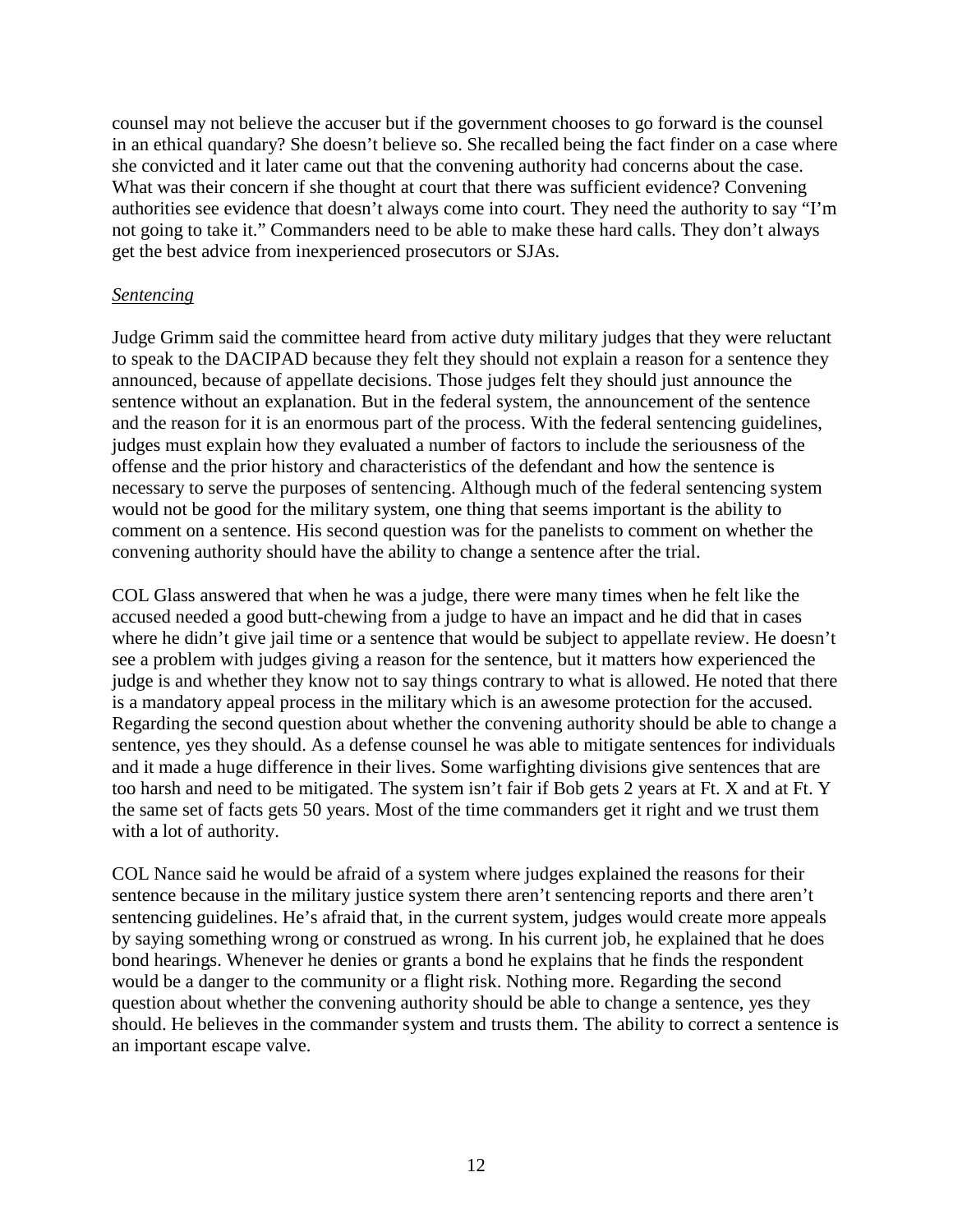COL Moore said that if a judge were to articulate the basis for a sentence, it should be explained against some standard. If judges were given a standard, they can articulate why they complied with that standard. They do that already when dealing with challenges for cause. But the current standard in the military justice system is from no punishment to 30 years, and that isn't a framework for the judge to make comments. His experience with military juries is that they felt completely at sea when it came to sentencing because of the lack of any real standard between the minimum and the maximum. Regarding the second question about whether the convening authority should be able to change a sentence, the system has to have somebody with the clemency power to take care of unforeseeable results.

CAPT Payton-O'Brien answered the clemency question first. On the Court of Appeals, they rarely granted relief in sentencing because they believed that clemency was the convening authority's job. Convening authorities shouldn't be limited to correcting errors but should have the ability to grant true clemency. They don't have that ability in most cases now. Now, clemency post-trial matters have to be submitted very quickly after trial and there's not much power for the convening authority left. And post-trial good conduct isn't going to be available within the first month after trial. With respect to the question about judges' comments on sentences, she said she rarely did it. When she sat on the appellate court, she reviewed records of trial where she asked why did the judge say that? She didn't want to be challenged on the next case because she made a comment about a particular sentence. She also argued that the military needs sentencing guidelines. Members have no experience with previous cases to draw upon, although judges do. Without guidelines, individuals receive very disparate sentences for sexual assault convictions which isn't fair. Why would one person serve 7 years for the same offense as the next guy with only a 2 year sentence?

# *Acquittals and Alcohol*

Chair Bashford asked whether the panelists were surprised by verdicts where the members acquitted but they would have found somebody guilty, particularly when there were issues with incapacitation by alcohol.

COL Moore suggested that his mindset was very different when he tried a case with a panel. In panel cases, he did not consider what his result would have been because he's focused on the many other issues in the case—instructing the panel and the rulings. He intentionally wanted to keep his mind open so he didn't come across as slanted. Members often asked him after a case whether he thought they got it right. He would answer that if they went through the process and believed in their verdict, then they got it right. Perhaps the court reporters would be the better barometers about whether the case outcome was right. He was rarely surprised by the findings. He was frequently surprised by the sentence, because they varied greatly and members had so little guidance.

COL Nance agreed with everything COL Moore said.

COL Glass also agreed with COL Moore's description of how he listened to a case. With respect to sentencing, he was known as a very harsh sentencer.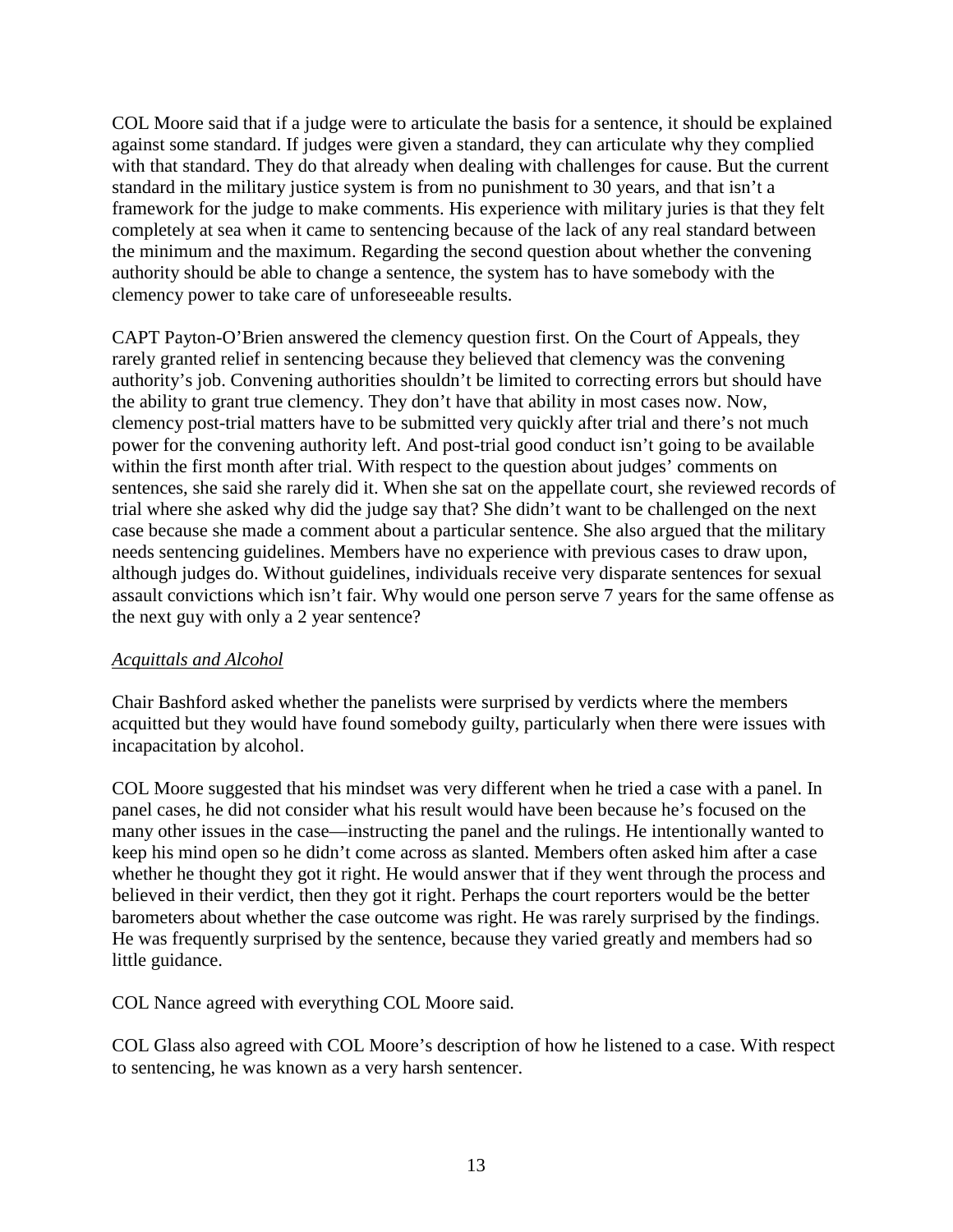CAPT Payton-O'Brien said that her "wow" was about the leniency of sentences in sexual assault cases. Members who sentence these case have no parameters, other than what's being asked for by either side and they come back with less than anything any side asked for. They take their job and their oath very seriously. But members have expressed concerns about how tough these cases are. But she never thought they got it wrong on a verdict.

COL Nance added that one of the great strengths of the military justice system is the professional juries, i.e. the panels. The panels are smart and they take their duties seriously. They get it right 90% of the time and they have tremendous experience.

Chair Bashford turned the question back to the acquittal rate. She disagreed with Ms. Long and believes that the acquittal rates are unheard of in the civilian system. Said she took tough cases and had much higher conviction rates. So if the members are getting it right 90% of the time, then the problem, if there is a problem, is upstream.

COL Glass asked the rhetorical question of how long the civilian prosecutors have been doing their job. In the military, the most experienced prosecutors have five-seven years prosecuting cases. The military does a good job reconciling very difficult issues based on the evidence that is developed and presented. The vast majority of military panels are college-educated, experienced people. But the prevailing fact is that, as good as these young prosecutors are, they don't keep them in these positions where they develop that feel, that ability to know this is a good case, and how to present the evidence. He then told a story about a SVC who failed to reintroduce evidence that could have gotten in under the excited utterance exception to the hearsay rule.

COL Moore asked the question: what is a healthy acquittal rate? Zero would be unhealthy because that would mean the military isn't taking the difficult cases. 80% is probably unhealthy too. The middle ground would be an indication that they're taking the tough cases, but not incurring all of these costs. Because there are costs for everybody in a court-martial. Costs to the victim in going through the process and being cross-examined at trial. There's costs to the accused. Airmen facing court-martial have the highest suicide risks. So what is enough to be worth those costs? The first issue is the investigations. They have to become more thorough. Investigators have to ask the tough questions of victims. They don't always do that. In the last 10 years, investigators have taken statements at face value and not asked the probing questions that will get harder to explain as the trial approaches. They need better investigations and additional trial counsel investigations. The other important thing is trust in the people who have the prosecutorial discretion to go forward. Whether it's the SJA or the convening authority, we have to trust them and accept that they occasionally will make bad decisions, and their decisions will get public scrutiny. That's the cost of any system. But overcorrecting for every bad decision on an anecdotal basis isn't the way to go. If the problem is not having the evidence, then the system has to develop the evidence.

CAPT Payton-O'Brien responded to Chair Bashford's point about going upstream. She suggested going even further upstream to the component of alcohol. How are these servicemembers getting to the point where so much alcohol is consumed when they're supposed to be trained on these dangers? She has heard about training that says one drink is enough to negate consent. Then they have to educate members about what the law says. The law does not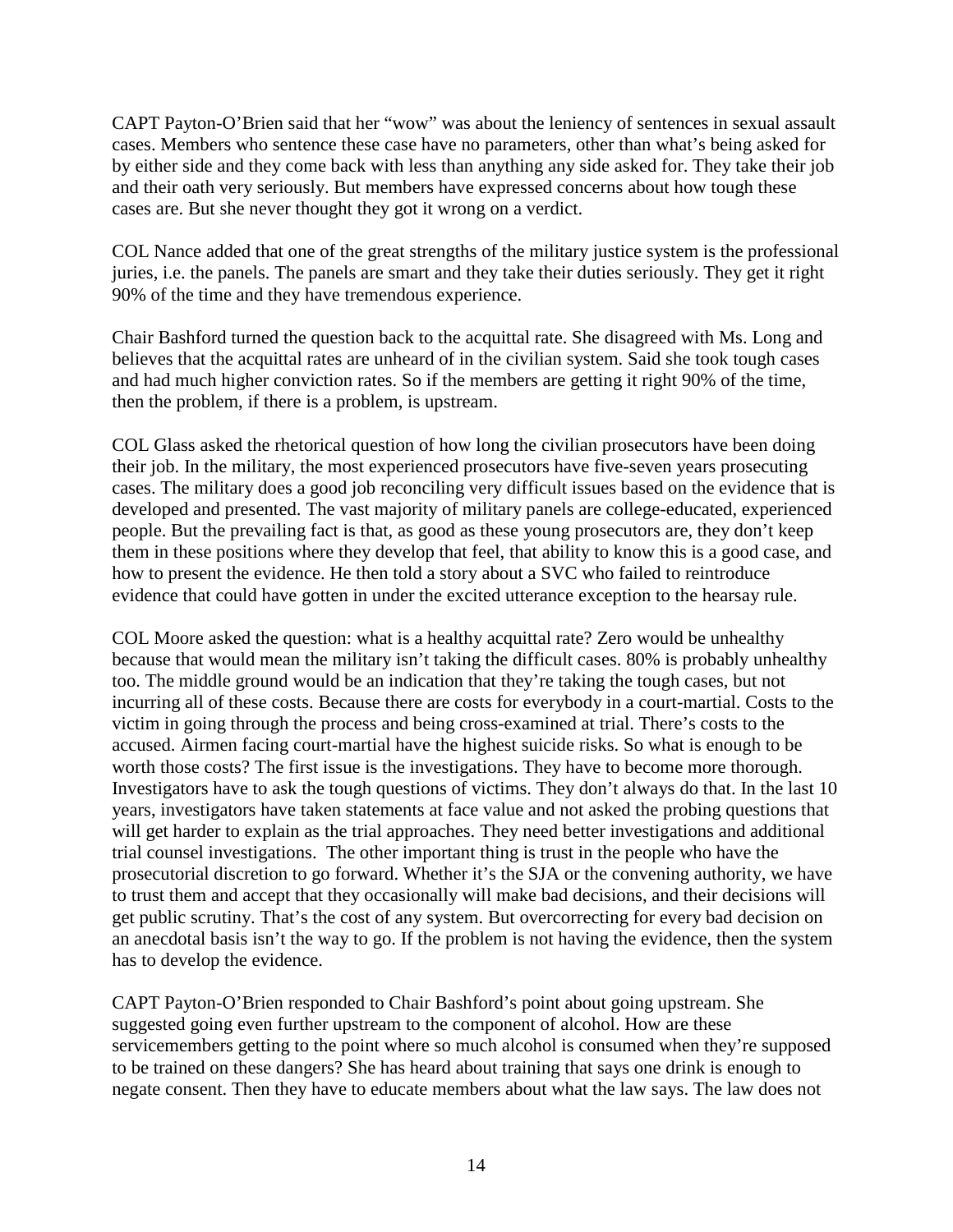say that if you have one drink, you can't consent. If that were the law both the offender and victim would be court-martialed because they both were drinking. Better intervention training in some of these cases, she wonders why nobody intervened. Where are the supervisors in the barracks? She said some of her clients, alleged offenders, ask her why they're the perpetrator when the woman was the aggressor towards them.

BGen Schwenk asked two questions. First, he asked the panel to comment on the NDAA language reporting that military judges may be interpreting RCM 1001(c) too narrowly and are limiting victim impact statements during sentencing hearings. He asked them to comment on whether judges are permitting other witnesses to testify about the impact of the crime.

COL Glass explained that he just followed the rule and limited victim impact statements to what the rule required. He's seen victim impact statements work effectively and ineffectively. He's seen them entirely in writing.

COL Nance also said he had limited victim impact statements in situations where the statement included comments or references to evidence that had been excluded as unfairly prejudicial or for some other reason. He always gave the members an instruction about how they should consider the victim impact statement. And he remembered a case where the statement involved a victim recommending a specific sentence, which is not allowed.

COL Moore said that he couldn't recall having limited a victim impact statement. In his experience, the VLC does a good job preparing them and modifying them if rulings in the proceedings required adjustments.

CAPT Payton-O'Brien remembered limiting a statement that had a recommendation for a particular sentence and it was removed. She agreed with COL Moore that the VLC do a good job helping prepare these statements. The only problem she saw was that the statement wouldn't be provided to the Government until late, at the moment the person came in.

# *Guardian ad Litem For Minor Victims*

BGen Schwenk asked the panel to comment on the HASC question about the practicality of creating a guardian ad litem program and whether it could be an effective process to represent the best interest of minor victims following a sex offense. He told the panelists they could share ideas even after this panel via email and they would include their thoughts in the record.

COL Nance recognized that the GAL role differs from the SVC, but in his experience the SVCs helped the child, the family, and the custodial parent. He said a GAL is a reasonable need especially when the custodial parent's interest doesn't dovetail with the child victim's interest. He has worried about what the child's real interest is, personal interest, and legal interest. He noted that many military stations are located where there are private, nonprofit organization that offer GAL services for children. Perhaps the military could help fund those organizations with a cooperative agreement to serve military kids.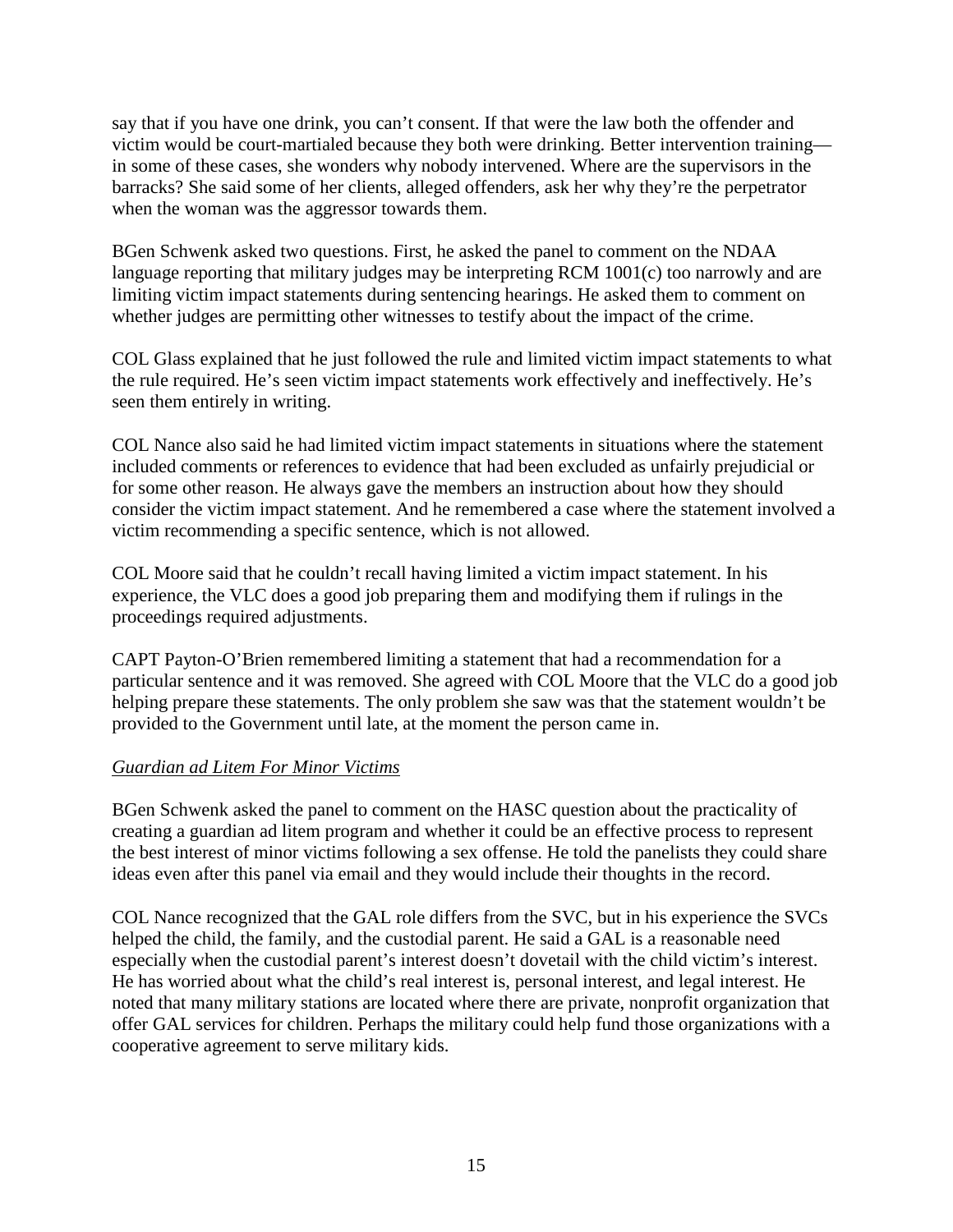COL Glass asked how such a program might work. He wondered if the military would retain a civilian lawyer or teach new JAGs in legal assistance to be GALs. A civilian attorney could do this work. There may not be enough to support a full time GAL position at a small location. He observed that SVCs are getting to know the child although he said no one knows what happens behind the scenes when there are competing interests.

### *Deliberation and Discussion*

Chair Bashford said they had 20 minutes to discuss the testimony they heard from the panel.

Mr. Markey shared his thoughts first. He said that the testimony described the same gaps and challenges they've heard before. Everyone is concerned about improving the process and ensuring that the process is fair and equitable, and that individuals involved have knowledge, skill and the ability to do their jobs, with the resources and tools they need. He noted the range of opinions about the Article 32 and some think it is valuable and others say it is not as valuable as it could be or should be. The Article 32 is an area of concern. He said that today's panelists all strongly support the current preferral and referral decision to be with the command. He said he's trying to resolve the conflict of confidence in the commander's ability to make these decisions, and yet, the SJAs and other staff who provide the legal information and decision making don't have a lot of experience or much training. So he questions how the command can make a good decision based on information brought to them.

Ms. Cannon heard overwhelming support for the idea that the Article 32 should be a valuable evidentiary process where a true vetting of the issues takes place. She agreed with the judge who discussed 4 criteria to consider for what is important about the Article 32. She also focused on the point about the importance of defense experts, and there has to be independence from the prosecution and independent funding. She also appreciated the idea of experts for the court.

Ms. Long commented on the need for a process to support specialized, experienced trial attorneys to stay in the military system. So the creation of a true Special Victims Unit within the military justice system of trial attorneys, of prosecutors able to bring a breadth of experience, along with training and expertise, and to be rewarded, or at least not penalized from a career perspective. There needs to be support for people staying in that position. Although there wasn't a consensus on that point, it was a credible argument to Ms. Long. She also noted that there hasn't been nuanced training to help people to be victim-centered while also thoughtfully and thoroughly fleshing out an interview and following up on things that are inconsistent or appear that way by asking follow-up questions consistent with a good investigation without abusing a victim.

Ms. Garvin agreed with the previous points and she discussed the question raised about the purpose of the process, especially in the context of whether changes should be made to the Article 32. Is the purpose to get more convictions or to pull back the curtain? So before the DACIPAD makes recommendations, it's good to consider the purpose in the grander analysis of military justice. She made three other observations. First, the experts support a very interesting idea that is happening in some civilian courts, about sentencing guidelines. Second, she heard consistency that the SVCs and VLCs are doing a good overall job helping and protecting the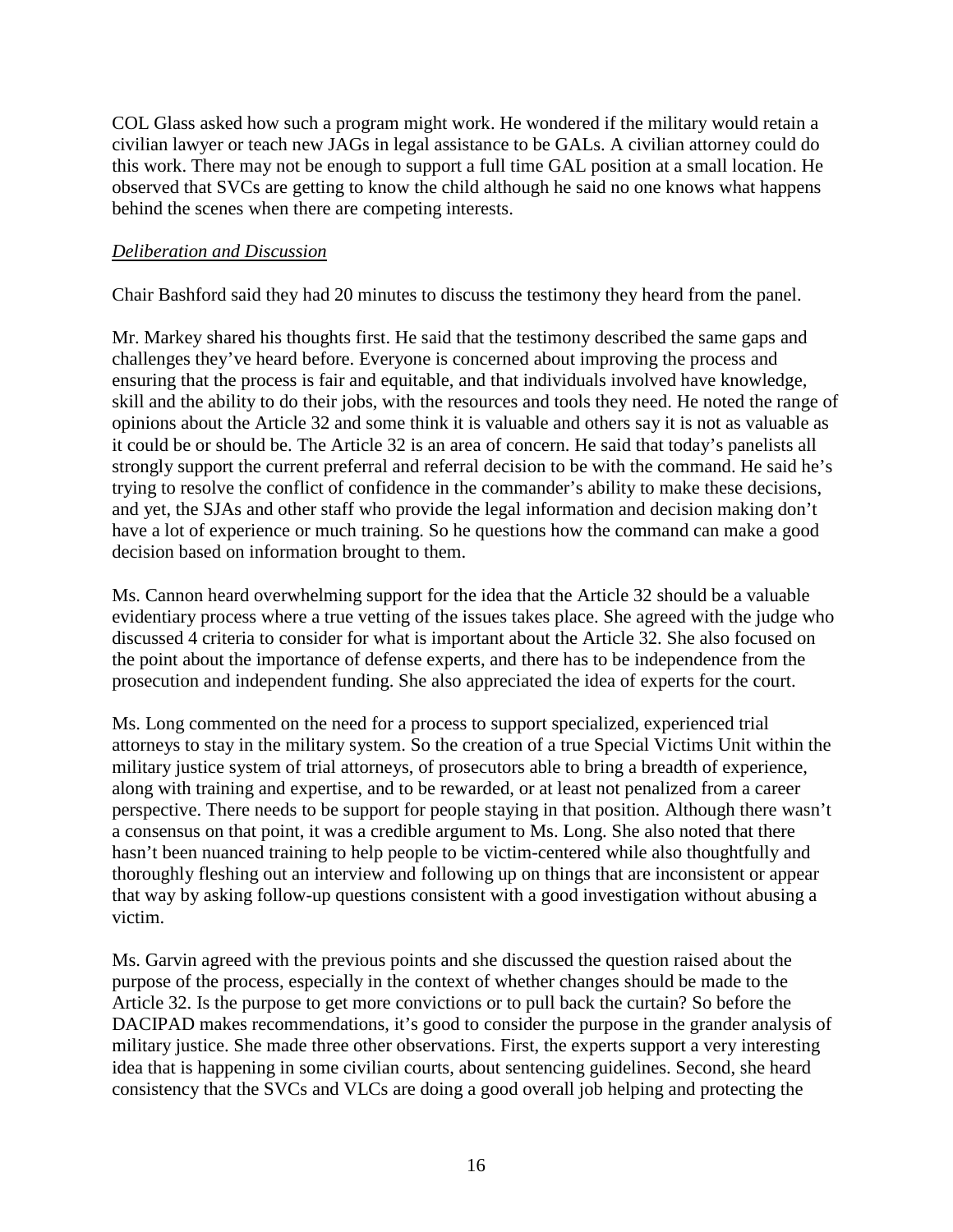victim, even though that results in a less smooth process at times. She doesn't want to lose sight of the good job they are doing protecting the rights of the victim, even if it means it delays the system.

Dr. Spohn observed that all four judges said the military services take cases to trial that the civilian world wouldn't. Her question, which wasn't answered on the panel, is why? Is the reason because the military refers cases to court-martial using a probable cause standard, which many civilian prosecutors' offices wouldn't do? In the arena of sexual assault, civilians would use something approaching a proof-beyond-a-reasonable-doubt standard before taking a case to trial. She said in Los Angeles, that was their explicit standard in sexual assault cases, and they would not take the case to trial unless there was some type of corroboration of the victim's allegations. She said the interesting question is why the services take cases to trial that the civilian world wouldn't. She noted that the panelists talked about some sort of political pressure to prosecute these cases. The other issue that struck her is the analysis of the yearly data that shows the acquittal rate is much higher for cases tried by a panel of members than by judges. Yet the judges said they felt the panel members were making appropriate decisions, which means a bit of a disconnect. She suggested asking the question whether different kinds of cases are going before a panel of members as opposed to a judge? She said the data may be able tease out some of that information.

Chair Bashford said it would be interesting to see, in the cases where alcohol was a documented factor, whether those were more likely to go before a panel of members or a judge?

MG Anderson added that he agreed with the comment about experts needing to be resourced across the defense, the prosecution, and the court so they have access to experts. Shee was struck by the judge who said he was reading the DSM and trying to understand medical information in a victim's file. She said that was a recipe for error. Second, she said she worked at the Second Circuit at the time when the sentencing guidelines were imposed in the federal courts. There was a great deal of resistance among the judges, which subsided over time. But the fact was that there was a huge disparity in sentencing. And add the fact that military panels are tasked with recommending a sentence and there's going to be opportunities for a great range of punishment. So she would consider seriously sentencing guidelines or something maybe softer than the original version of the sentencing guidelines, but something that provides more guidance to a panel than just here is the max and here is the minimum.

Mr. Kramer said he had recently read about a disagreement about whether sentencing guidelines are too high in certain cases. He can't understand why they can't get an answer on why the acquittal rate is so high compared with the civilian courts, not only on sexual assault cases, but any type of case. He's troubled by the fact that they can't get an answer to that, better than just "we take cases that civilians wouldn't take." He's also troubled by the alcohol, although they give the servicemembers training. The same thing goes on at college campuses. They get training too, and routinely, alcohol is involved in college campus sexual assaults. He's not sure there is an answer to that; it's just a fact of life. Finally, regarding sentencing, he heard the judges all agree that it's a bad idea to give reasons for sentence. He would have thought just the opposite, both for the victim and for the defendant, that it is important to give reasons for why the sentence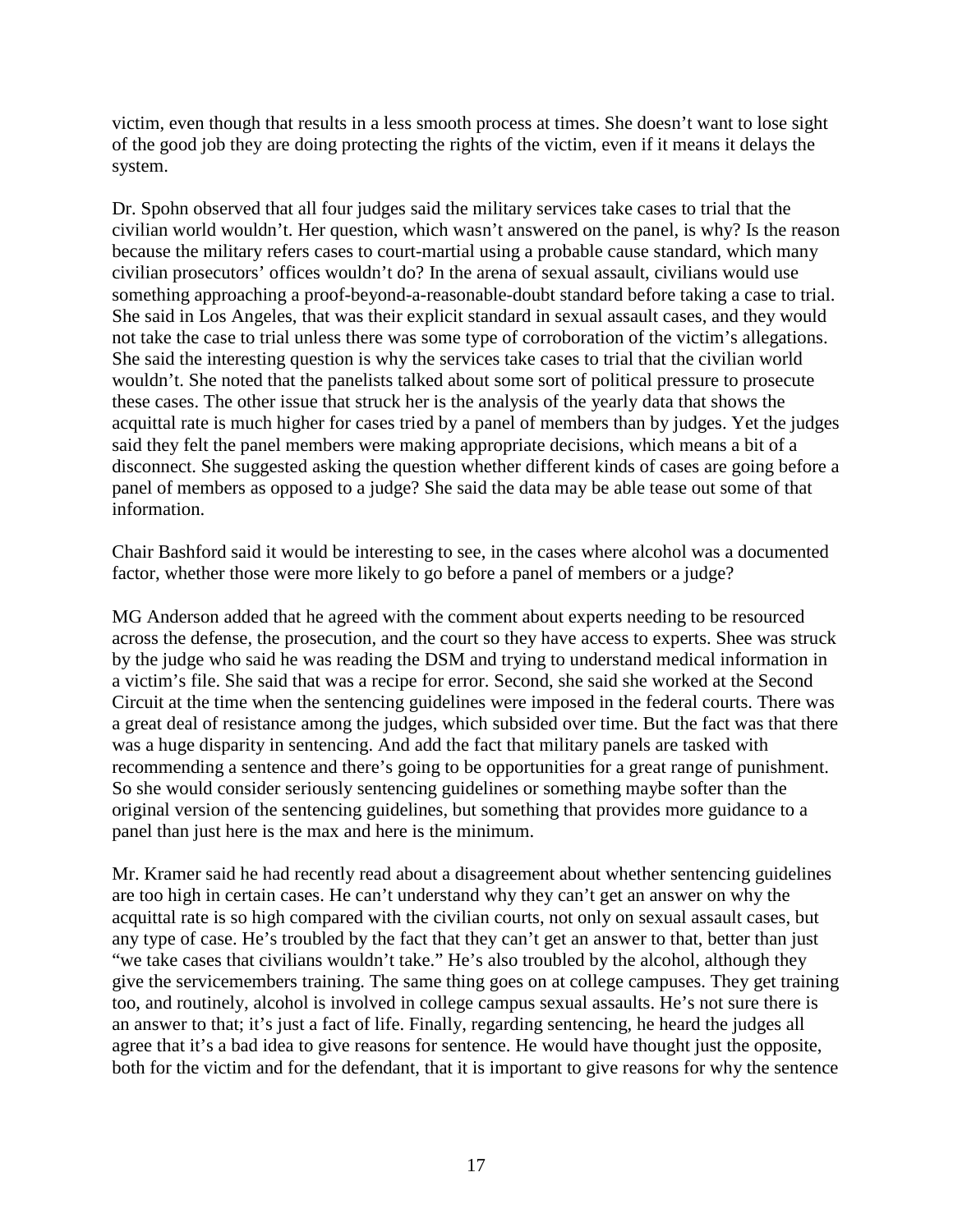is being imposed. That was strange. He has strong feelings about sentencing guidelines, but it just seems it would give parties some kind of why.

Ms. Garvin made a comment about the judges didn't want to put the reasons for the sentence on the record. They said it was because of appellate review, and not saying something they shouldn't say, which flagged for her training moments to understand permissibility, but also the sentencing guidelines to understand range. But for procedural justice, the more transparency there is at every step of the process, the more the accused and victim, as well as other system actors, understand and have faith in the system. While their comments were understandable, it was also a little disturbing through a procedural justice lens.

Ms. Cannon was interested in following up on the pilot program described by COL Glass where a prosecutor or defense attorney could stay in the position. She is interested to know more about that program. She also would like to know the statistic about how often the Article 32 is waived by the defense as being unhelpful.

Chair Bashford said she believes that data has been gathered and it could be found.

Ms. Garvin returned to the discussion on the Article 32. She didn't hear any of the panelists articulate a desire to return to the old Article 32, although there was consistency for a more robust 32 that involved some evidentiary items. She didn't recall hearing that the judges wanted a cross-examination of the victim. It was about ensuring the defense can get witnesses in the room and have testimony, but not a return to the victim being there.

Ms. Tokash agreed with Mr. Kramer that they need to understand the allegation that the military is taking cases that the civilians aren't. She heard the judges characterize what are considered "hard cases" or that the military is taking "hard cases." But she wants to know, is the military characterizing these cases as hard because of the facts or because they don't have a prosecution standard like the civilian prosecutors have? By way of example, many Assistant US Attorneys are taking to trial what they would characterize as hard cases involving sexual assault. For example, sexual assault on airplanes in flight, sex trafficking cases, child exploitation cases, but they still take them to trial because prosecutorial decision-making processes in the DOJ are evidence-driven. She was struck by COL Glass' comment that the prosecution standards in the military and civilian systems are dramatically different, and COL Glass found himself wondering "How are we here? Why are here? If we are here, something went really wrong with the case or he didn't consider that the case should see the inside of a courtroom." She said she thinks it is important to examine what the military's purpose is, and that perhaps a higher standard would reduce the number of bad cases and acquittals.

Judge Grimm thanked the judges for their time and said that they make him proud that the military attracts people of their dedication, thoughtfulness, and service. His first observation was on the standard for bringing a case to trial. This is a critical issue. A standard that requires admissible evidence sufficient to move forward seems to him to be an essential clarification that they should consider and explore. His second point was a sentencing standard. He heard a reluctance by the panelists to express a view without a standard, and that if there was a standard, that it would govern. He believes it is essential to have a standard for a sentence that is imposed.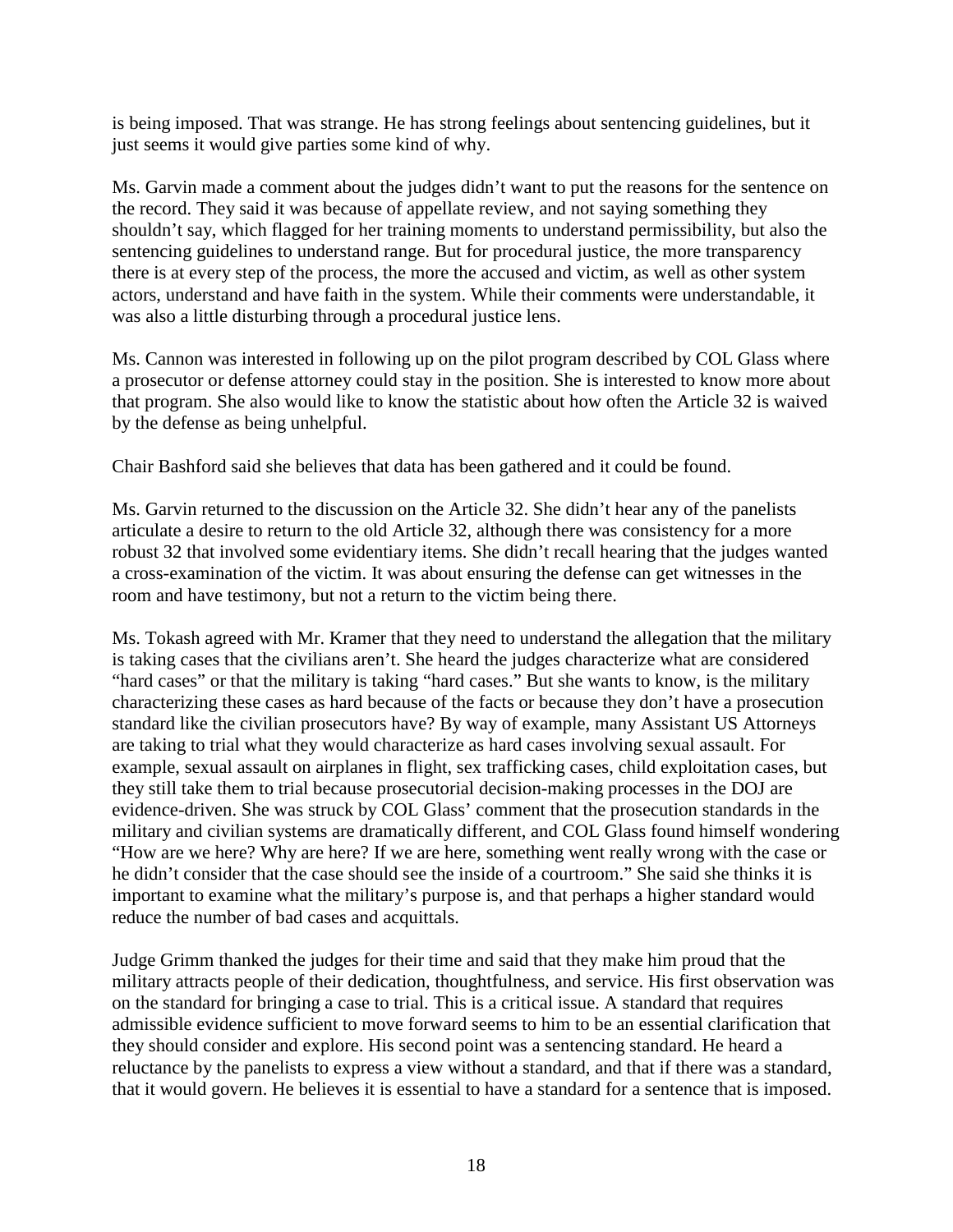He agrees with Mr. Kramer's concern about the guidelines approach, but there should be a standard, and every sentence, whether recommended by a panel or a judge, should meet that standard. He said it is essential for transparency to explain the reason for the sentence. To simply go from nothing, a reprimand to 30 years with no explanation is disruptive for the system and invited criticism about the transparency, the consistency of the system, and to the ultimate detriment of the phenomenal efforts the military has made to get around this issue. Next, the experience of attorneys is an important factor. He thinks there would be tremendous pushback in the military to having career paths for prosecutors, but these are hard cases. Regardless of the standards, t highlights the need to have people with the experience to do it. It advantages no one to have inexperienced folks doing this because it's not fair for the victim, not fair for the defendant, and not fair for the military. Next, experts. Something needs to be done to give equal access to experts to the Government, the defense, and to the court, where needed, without going to some bean-counters who view this as nothing more than a long and demanding process to justify it. Alcohol is an enormously significant factor, which surprises no one, because the military has a large population of young people in the same demographic as college kids, where binge drinking is not just a phenomenon, but it is a goal—drink for the purpose of becoming so under the influence that you don't know what's going on. And when alcohol is involved it makes the facts more difficult as to whose version to believe. He thinks the guardian ad litem issue is an interesting idea, but in the federal system, there is a statute allowing for GAL but there is no funding. If you're going to require it, you have to have funding, otherwise it is creating an expectation that cannot be fulfilled.

Ms. Long commented on conviction rates. She said this is an area they are steeped in, and it's certainly an area to look into. But there is no comprehensive evidence that exists actually showing the civilian rate is much worse that what they're talking about here, Each of the nation's 2600 jurisdictions has a different rate of prosecution and a different number of cases going forward. She doesn't believe they can look to the US Attorney's office because they simply do not do the same cases that state and local prosecutors do with the same volume. They just don't have the jurisdiction to do it. One of the challenges when she works with state and local jurisdictions is knowing that they are prosecuting all of the cases that exist. She thinks this is a big question across the country. Not only what is the actual rate of conviction, but how do we measure like-case to like-case. We haven't done it yet, but there are ways of doing it. People think they know what the conviction rate is, but when you look at the data, she doesn't think it is what they think it is. So she would caution the group to mark this as something to look into and try to make the comparison.

Dr. Sphon agreed and thinks it also depends on whether they calculate convictions based on reports in the civilian world, based on arrests, or based on cases that are taken to trial. In Los Angeles—she pulled up their data—there were five acquittals out of 5,000 cases, 5,000 reports. But there were only 600 arrests out of 5,000.

Ms. Long asked how many were tried out of those.

Dr. Spohn doesn't know how many were tried because some pled. There were 390 convicted.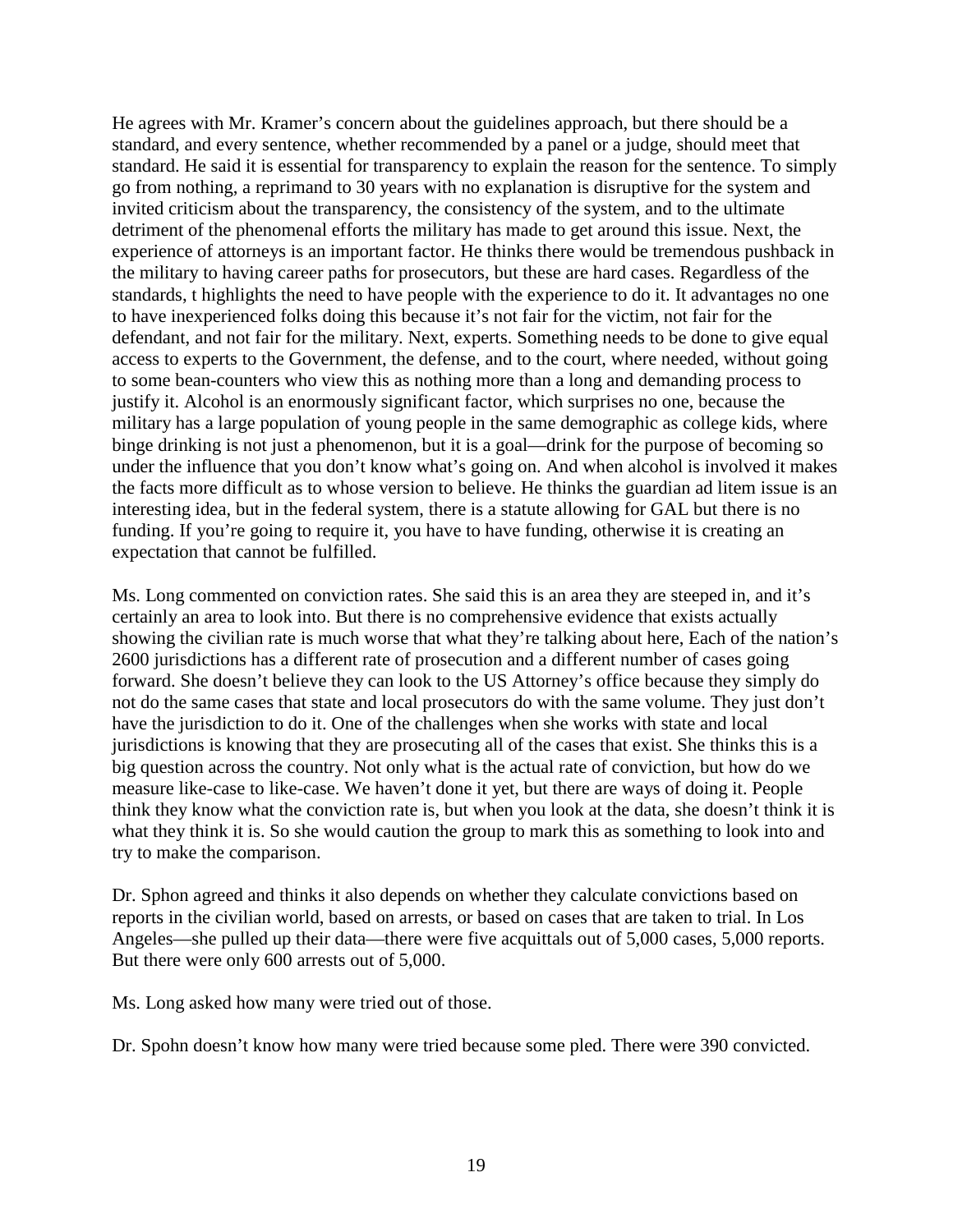### Ms. Long asked 390 out of 5,000?

Dr. Spohn answered it depended on the denominator.

Ms. Long said you have to care about that denominator of what is happening. If the big number was 5031, does that mean that 4,000 of them were false? That's the question they have to get at.

### Committee Final Deliberations on the DAC-IPAD's Draft Fourth Annual Report

DAC-IPAD Staff Director, Colonel Steven Weir, explained that the purpose of this session of the meeting is to allow the Committee to deliberate on the draft Fourth Annual Report. He advised that prior to the public meeting the Members had reviewed and provided their comments on the draft report. Those comments were incorporated into the draft report and reviewed by the Members at the previous day's administrative preparatory session. At that meeting, the Committee identified technical edits and issues for deliberation at today's meeting.

Colonel Weir reviewed the technical edits made to the report and noted that throughout the report the term sexual assault was changed to sexual offense. Chair Bashford then led the discussion regarding the following deliberative issues:

Page 16: Comment 19 regarding the sentence, "While some victims' counsel agreed to the follow-up interview, other counsel requested that the MCIO send written questions for the victim to answer, which is a less-than-ideal method for developing information."

The Committee unanimously agreed to amend the sentence to read, "While some victims' counsel agreed to the follow-up interview, other counsel requested that the MCIO send written questions for the victim to answer, which is often a less-than-ideal method for developing information from a law enforcement perspective."

Page 18: Second paragraph*,* regarding the words "shape" and "swiftly" in the sentences, "Most case files revealed that investigators did not have discretion to shape the scope and nature of the investigation, or to choose to pursue investigative steps that they deemed appropriate based on the facts of a particular allegation. Investigators need the ability to tailor the scope of an investigation to the facts of that case, including the ability to swiftly close investigations when appropriate."

The Committee unanimously agreed to amend the sentence to read "Most case files revealed that investigators did not have discretion to pursue investigative steps that they deemed appropriate based on the facts of a particular allegation. Investigators need the ability to tailor the scope of an investigation to the facts of that case, including the ability to close investigations in a timely and appropriate fashion."

Page 31: Comment 39 regarding the word "concerned" in the sentence, "The Committee is most concerned about those cases reviewed in which the victim's preference to go forward to trial prevailed even though there was insufficient admissible evidence to obtain and sustain a conviction."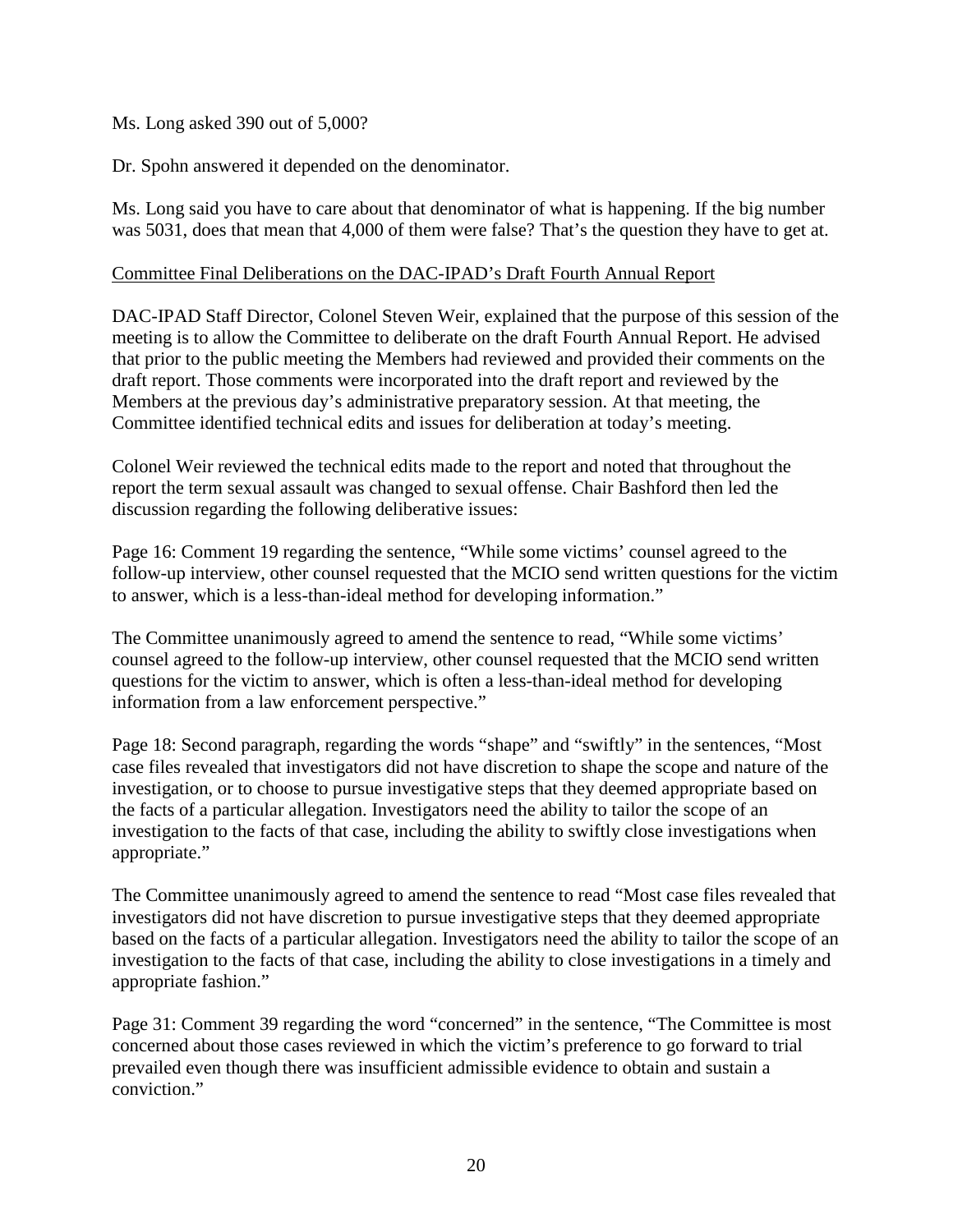The Committee unanimously agreed to amend the sentence to read, "The Committee is interested in further analyzing those cases reviewed in which the victim's preference to go forward to trial prevailed even though there was insufficient admissible evidence to obtain and sustain a conviction."

Page 33: Comment 43 regarding the word "ensure" in the sentence, "The implementation of the judge advocate consultation and advice provisions of the new Disposition Guidance should be followed up on through site visits to ensure judge advocate advice is being conveyed to the initial disposition authority at a time and in an appropriate manner to inform the decision about what action, if any, to take on an allegation."

The Committee unanimously agreed to amend the sentence to read, "The implementation of the judge advocate consultation and advice provisions of the new Disposition Guidance should be followed up on through site visits to assess whether judge advocate advice is being conveyed to the initial disposition authority at a time and in an appropriate manner to inform the decision about what action, if any, to take on an allegation."

Page 36: Comment 46 regarding the use of the word "troubled" in the sentence, "The DAC-IPAD was troubled to see in some cases charges and specifications for a penetrative sexual offense were preferred that the preliminary hearing officer determined were not supported by evidence establishing probable cause to believe that the accused committed the offense."

The Committee unanimously agreed to amend the sentence to read, "The DAC-IPAD has concerns regarding cases in which charges and specifications for a penetrative sexual offense were preferred that the preliminary hearing officer determined were not supported by evidence establishing probable cause to believe that the accused committed the offense. The DAC-IPAD will continue to investigate these issues."

Page 36: The last sentence, "CRWG reviewers express concern that referring cases to trial by general court-martial that the preliminary hearing officer determined lacked probable cause to believe the accused committed a penetrative sexual offense circumvented the benefits of the hearing's adversarial process."

The Committee unanimously agreed to amend the sentence to read, "Case Review Working Group reviewers expressed concern about cases referred to trial by general court-martial that the preliminary hearing officer had determined lacked probable cause to believe the accused committed a penetrative sexual offense. If such referrals were based on evidence not presented at the hearing, the benefits of the hearings adversarial process were lost."

Page 39: Observation 8, "Many sexual assault cases are being referred to courts-martial when there is insufficient evidence to support and sustain a conviction."

The Committee unanimously agreed to amend the sentence to include footnotes that refer to the portions of the report that addresses the limitations of the case file review to the investigative case files and the investigator's summary of key information.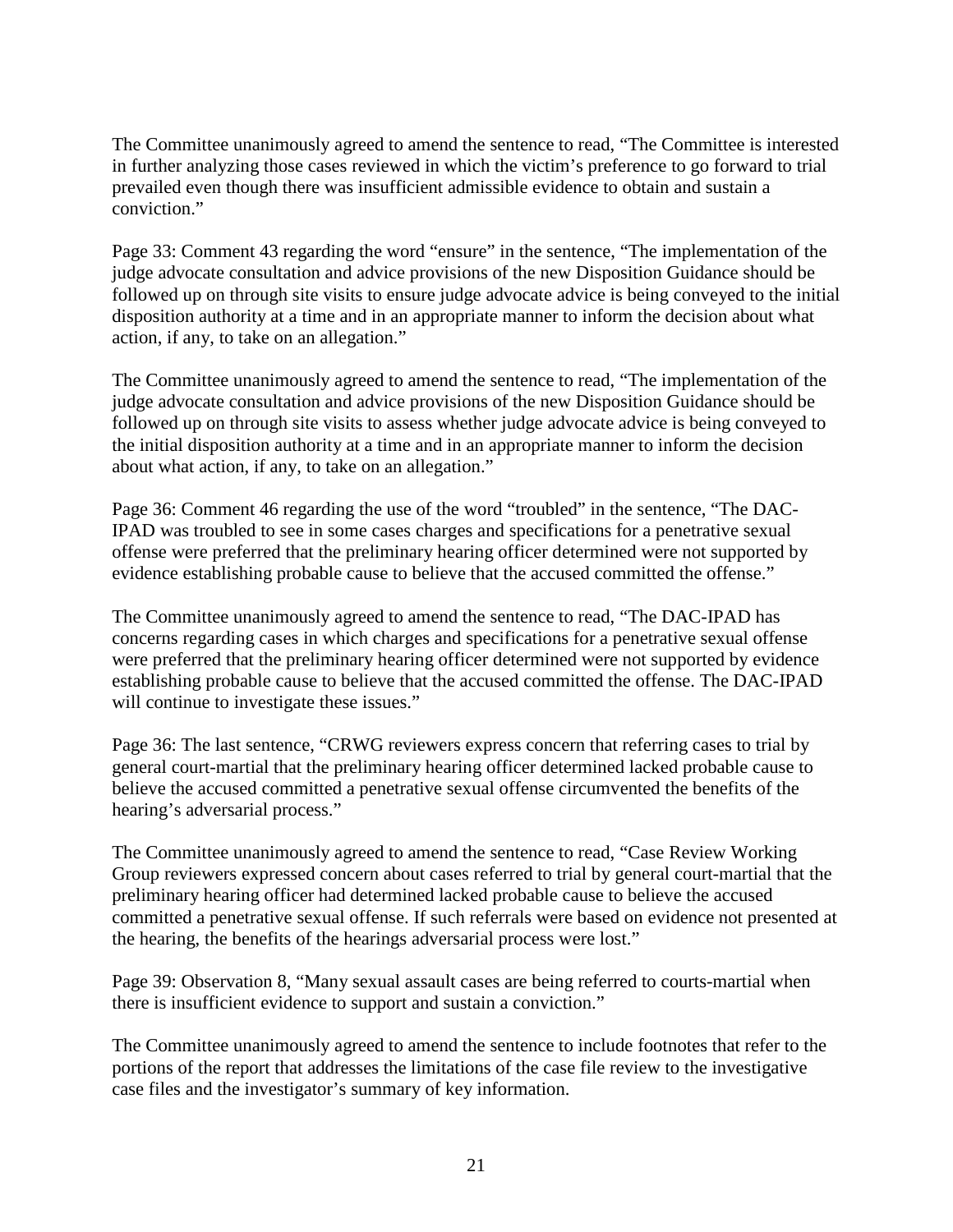Page 41: Comment 59 regarding the sentence in Observation 9, "The Article 34 pretrial advice would be more helpful to convening authorities if it included detailed explanations of the staff judge advocates' conclusions."

The Committee unanimously agreed to amend the sentence to read, "The Article 34 pretrial advice could be more helpful to convening authorities if it included detailed explanations of the staff judge advocates' conclusions."

Page 42: Comment 60 regarding the sentence, "The better practice is to provide written explanations, with further oral explanation as necessary."

Page 42: Comment 61 regarding the sentence, "A written legal analysis and rationale could enhance fairness, due process, and transparency in the military justice system – benefits that do not seem to be outweighed by a need for confidentiality."

The Committee unanimously agreed to amend the two sentences to read, "The better practice is to provide written explanations, with further oral explanation as necessary. A written legal analysis and rationale could enhance fairness, due process, and transparency in the military justice system."

The Committee reviewed the accompanying charts and agreed to minor edits for ease of reading.

Page 59: Comment 67 regarding the sentence, "The Department of Defense (DoD) does not collect information on the legal outcome of cases in which the victim is the spouse or an intimate partner; therefore the statistical data for fiscal years 2012 through 2014, collected by the Judicial Proceedings Panel (JPP), do not include the legal outcomes of those classes of cases and will not be included in the historical discussion to follow."

The Committee unanimously agreed to amend the sentence to read, "The statistical data for fiscal years 2012 through 2014, collected by the Judicial Proceedings Panel (JPP), do not include the legal outcomes of cases in which the victim is the spouse or an intimate partner, and will not be included in the historical discussion to follow."

Page 70: Comment 69 regarding the addition of quotes around *Allegations of Sexual Assault.*

The Committee unanimously agreed to amend the heading to read *"Allegations of Sexual Assault".*

The Committee discussed the Chapter 4 charts related to collateral misconduct. The Committee deliberated Table 4.2 and the *False Statements (not including false reports)* data and unanimously agreed to delete that portion of the table since it was not counted as a type of alleged collateral misconduct. For consistency, the Committee agreed unanimously to eliminate the pie charts in favor of Table 4.1.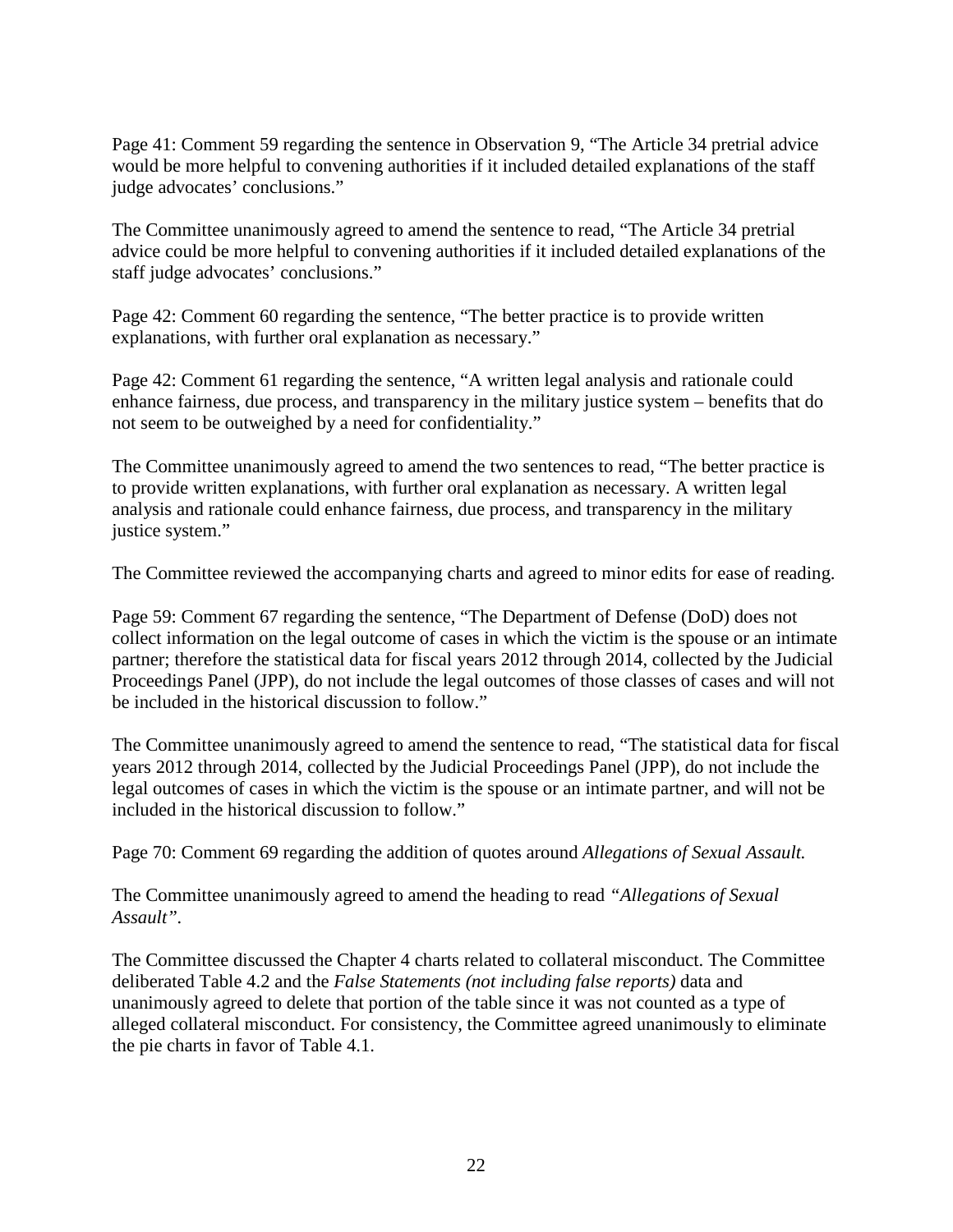At the conclusion of the review, Chair Bashford made the motion to approve the 2020 Fourth Annual Report as amended. The Committee unanimously approved the report.

### 2020 Military Installation Site Visit and Members Attending Sexual Assault Courts-Martial Update

Mr. Glen Hines, DAC-IPAD Attorney-Advisor, briefed the Committee on the military installation site visit plan. He explained that in advance of each trip the attending Members would receive a packet containing various topic areas and questions for the practitioners and stakeholders at each location. He stated that each trip is comprised of at least four Committee Members. He explained that he is working closely with the Service Representatives to facilitate the planning with the local points of contact at each site.

BGen Schwenk inquired about the organization of the questions for each group of stakeholders. Mr. Hines explained that he had discussed with Dr. Bill Wells, DAC-IPAD Criminologist, how to refine and organize the topics and questions along with instructions that will be customized to each site location. This will allow the information received to be in a more objective format and less susceptible to being anecdotal.

Mr. Jim Markey asked about the representation of disciplines at each of the sites. Mr. Hines explained that each session would be with a different stakeholder. The trial counsel might be one session, defense counsel in another or the VLCs, investigators, commanders, or convening authorities. He added that at the two training bases that are scheduled, there is a planned period to meet with the recruits and trainees in entry-level training.

Mr. Hines concluded that he would circulate a schedule of the planned site visits to the Committee along with a point of contact for arranging their travel.

Ms. Theresa Gallagher, DAC-IPAD Attorney-Advisor, provided the Committee with an update of the Member attended court-martial observations. She stated that since the last meeting in November, two Members attended courts-martial. She added that she recently forwarded to them a list of over 80 sexual assault courts-martial scheduled to take place between now and June. She encouraged the Members to review the list and let her know if they are available to attend a court-martial.

### 2020 National Defense Authorization Act Presentation and Discussion

Colonel Patrick Pflaum, Chief, Criminal Law Division, Office of The Judge Advocate General of the Army, provided the Committee with a briefing on the key provisions in the National Defense Authorization Act for Fiscal Year 2020 that impact the DAC-IPAD.

The first section Colonel Pflaum noted was Section 535, which extends the DAC-IPAD from its initial five-year charter to 10 years with an expiration date of February 8, 2026. He then covered Section 550, requires establishment of the new Defense Advisory Committee on the Prevention of Sexual Assault. The charter of this committee states that it shall advise the Secretary on "[t]he prevention of sexual assault, including rape, forcible sodomy, other sexual assault, and other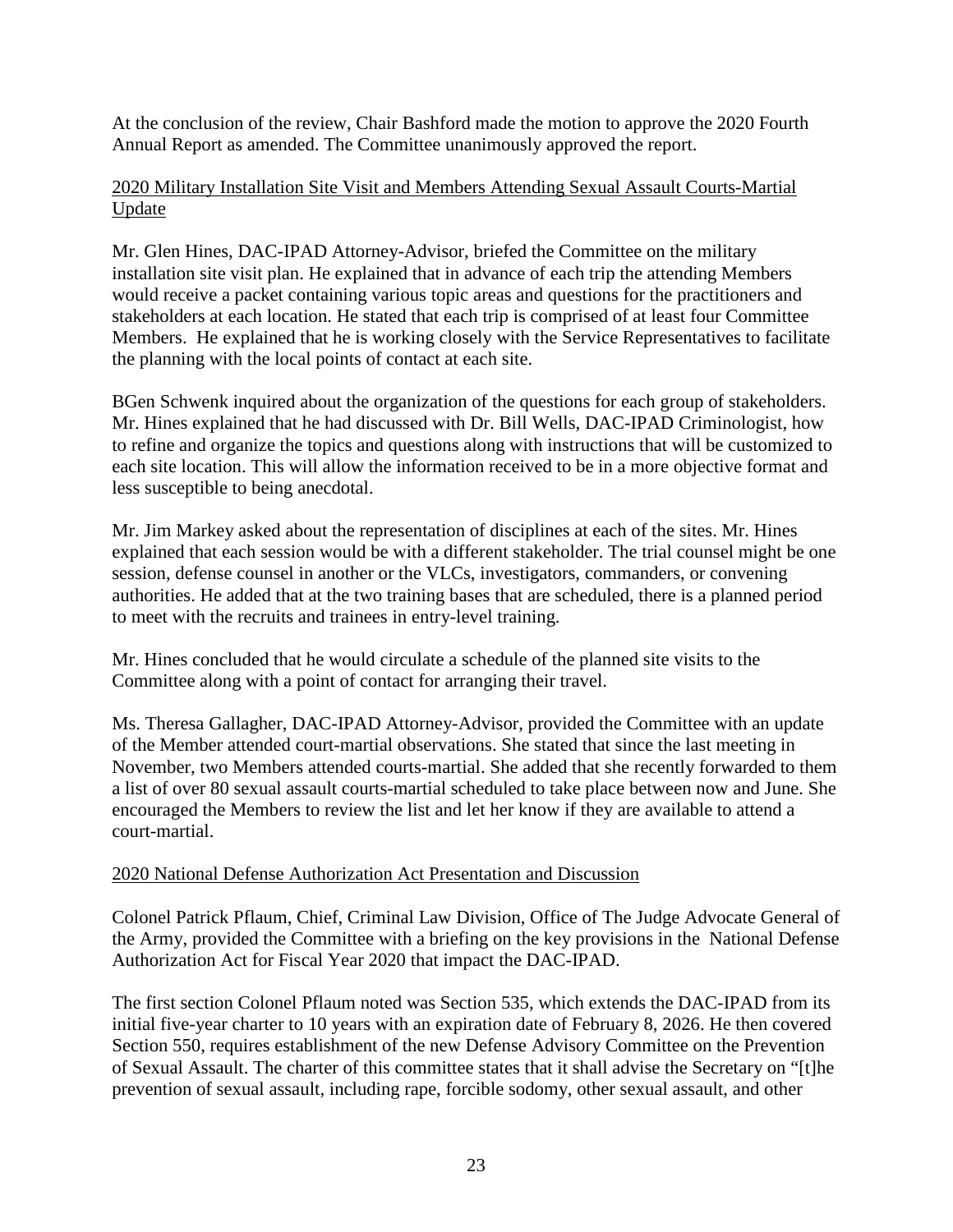sexual misconduct involving members of the Armed Forces, as well as the policies, programs, and practices of the Department as it relates to the prevention of sexual misconduct." Colonel Pflaum explained that there will be matters of joint interest with the new Defense Advisory Committee and the DAC-IPAD and the statute requires coordination between the two.

The next statutory provision Colonel Pflaum discussed was the requirement to conduct an assessment of racial, ethnic and gender disparities in the military justice system. Colonel Pflaum pointed out that the Article 146a report requirement on the Services will drive a task to the DAC-IPAD to conduct: 1) a review and assessment by fiscal year of the race and ethnicity of members of the Armed Forces accused of penetrative sexual assault or contact sexual assault offenses in an unrestricted report; 2) a review and assessment by fiscal year of the race and ethnicity of members of the Armed Forces against whom charges were preferred and; 3) an assessment of the race and ethnicity of those members of the Armed Forces who were convicted of a penetrative sexual assault or other contact sexual assault offenses. He stated that a report is required from the DAC-IPAD to the Secretary of Defense and the House Armed Services Committee (HASC) and the Senate Armed Services Committee (SASC) that sets forth the results of those reviews and assessments.

Colonel Pflaum covered three additional tasks for the DAC-IPAD included in the conference report on the NDAA. The first task is for the DAC-IPAD to conduct an assessment of other justice programs such as mediation or restorative justice programs that might be appropriate to assist the victims of alleged sexual assault, particularly where that sexual assault may not have proceeded to a criminal prosecution. The second task is an assessment under RCM 1001(c) of victim impact, which affords victims a special right to provide input to the court-martial with respect to victim impact and mitigation. He explained that the concern is that some military judges have interpreted this rule too narrowly, and as a result, it is limiting what survivors are permitted to say during sentencing hearings in a way that does not fully inform the court of the impact of the crimes on the survivors. The third task in the conference report is related to guardians ad litem and a study the Department of Defense is required to conduct.

Colonel Pflaum then covered a series of provisions that do not have specific tasks to the DAC-IPAD, but are of interest. He stated that in Section 536, there is a special statutory provision that requires the DoD to establish procedures to enable the return of personal property collected from a victim as part of a sexual assault forensic examination. Next, he covered Section 538, which requires the following: the notification to the victim of each significant development in the processing of their case; the documentation in the case file of the victim notifications; and the documentation of the victim's preference for the handling of the case through the military justice system or the civilian system.

Colonel Pflaum reported that there are two sections by statute that increase the manpower allocated to the investigation and victim assistance in sexual assault cases. He stated that Military Criminal Investigative Organizations must increase their number of digital forensic examiners by at least 10, and increase the number of sexual assault investigators such that they can process their cases within six months from the initiation of the investigation. Additionally, the Victim/Witness Liaisons are required to fill their shortages across all the Services by December 19, 2020.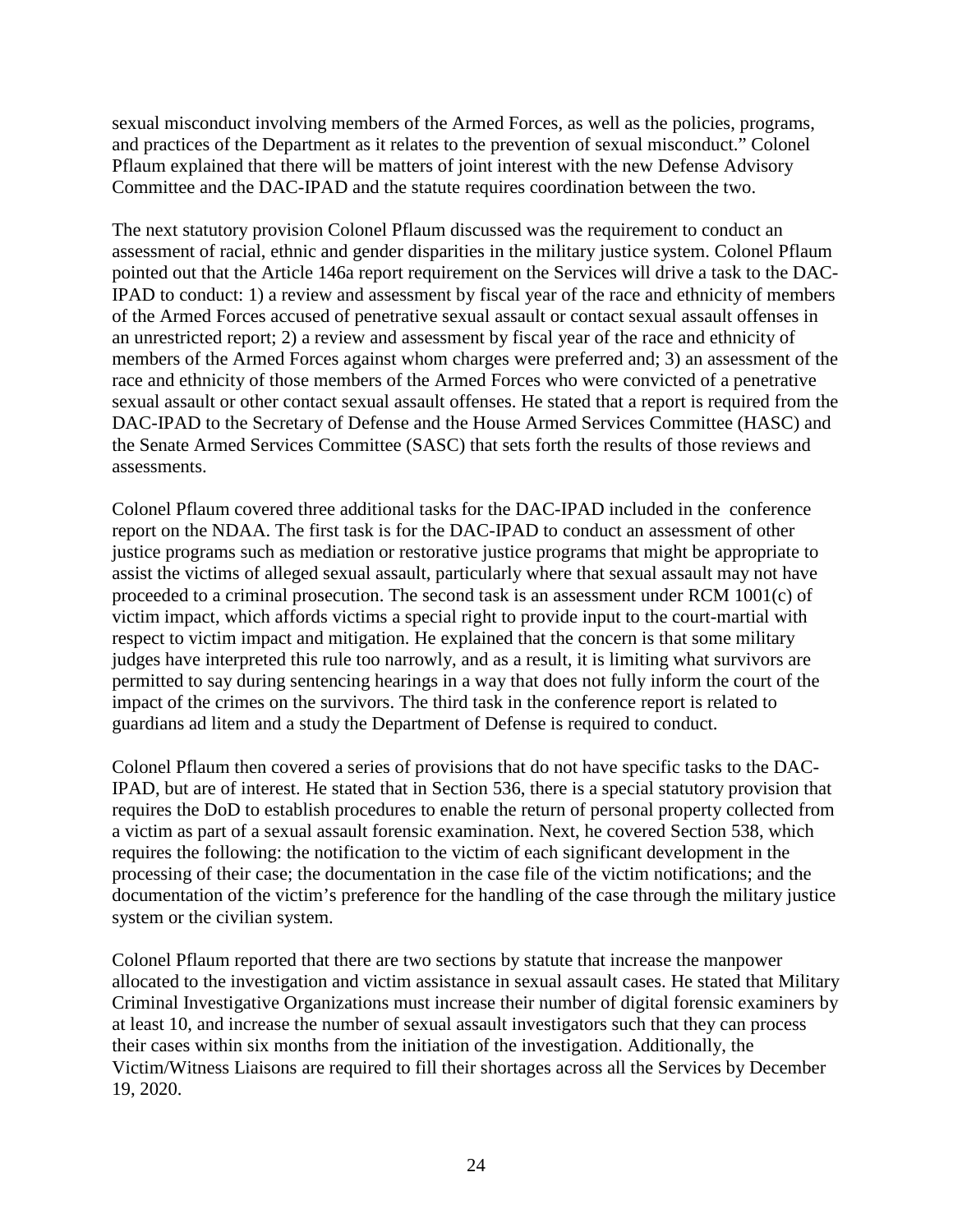Colonel Pflaum then discussed Section 540C, which requires the Secretary of Defense by June 2020 to establish a policy to ensure timely disposition of sexual assault prosecution decisions, most importantly a decision not to prosecute a particular case.

The next three sections Colonel Pflaum addressed covered statutory provisions that direct the DoD to conduct specific training. The statute requires specific training for initial disposition authorities (IDAs) designed to train convening authorities on the exercise of their disposition authority. He explained that Section 540B, directs specific training on the role of commanders in the military justice system. The training is to include investigation, prosecution, victim and assistance rights, retaliation prevention, healthy command climate to facilitate reporting, and any other matters that the Secretary of Defense may deem as appropriate. The third section Colonel Pflaum discussed was Section 540D, which requires the Secretary of Defense to develop and issue a comprehensive policy to reinvigorate the prevention of sexual assault. He stated the policy is designed to include education and training and programs designed to encourage and promote healthy relationships, empowerment of noncommissioned officers, fostering of social courage to promote intervention, processes and mechanisms to address behavior on the continuum of harm, prevention of alcohol abuse, and any other matters that the Secretary deems appropriate.

Colonel Pflaum provided the provisions categorized as affecting the prosecution of sexual assault. He noted that Section 540J requires a pilot program providing defense investigators. He stated that the programs across the Services are to be as uniform as possible and that a defense investigator may not speak to a victim of an offense, except by a request made through a counsel (SVC or another counsel). Colonel Pflaum stated that Section 543 amends 10 USC 1567a, Subparagraph A to provide that the notice of a military protective order must take place within seven days of the issuance. It also establishes a reporting requirement for the Services to track the number of military protective orders issued and the number that are reported to civilian authorities. Next, in Section 550 there is an additional provision to protect disclosures that are made as part of the Catch A Serial Offender Program. He stated that this provision provides protections to victims who choose to participate in the program. He stated that Section 550 makes clear that anything the victim says as part a disclosure in the program does not affect the status of their report and is protected from disclosure under the Freedom of Information Act.

Next, Colonel Pflaum stated that Section 541 makes clear that Special Victims' Counsel or Victims' Legal Counsel must assist victims with regard to incidents of retaliation. It also directs that by December 20, 2024, staffing levels for Special Victims' Counsel or Victims' Legal Counsel be such that the average client load is 25 cases for each counsel. Additionally, Section 542 mandates that absent exigent circumstances, a Special Victims' Counsel or Victims' Legal Counsel be available to a victim within 72 hours of the request.

Colonel Pflaum explained that Section 548 is a new statute that expands the availability of counsel to domestic violence victims, which is in addition to the legal assistance they are entitled to under 10 USC 1044. The statute also requires a report to Congress in April 2020 on how the Services are going to implement the requirement and what resources, training and other provisions may be necessary for the program's expansion.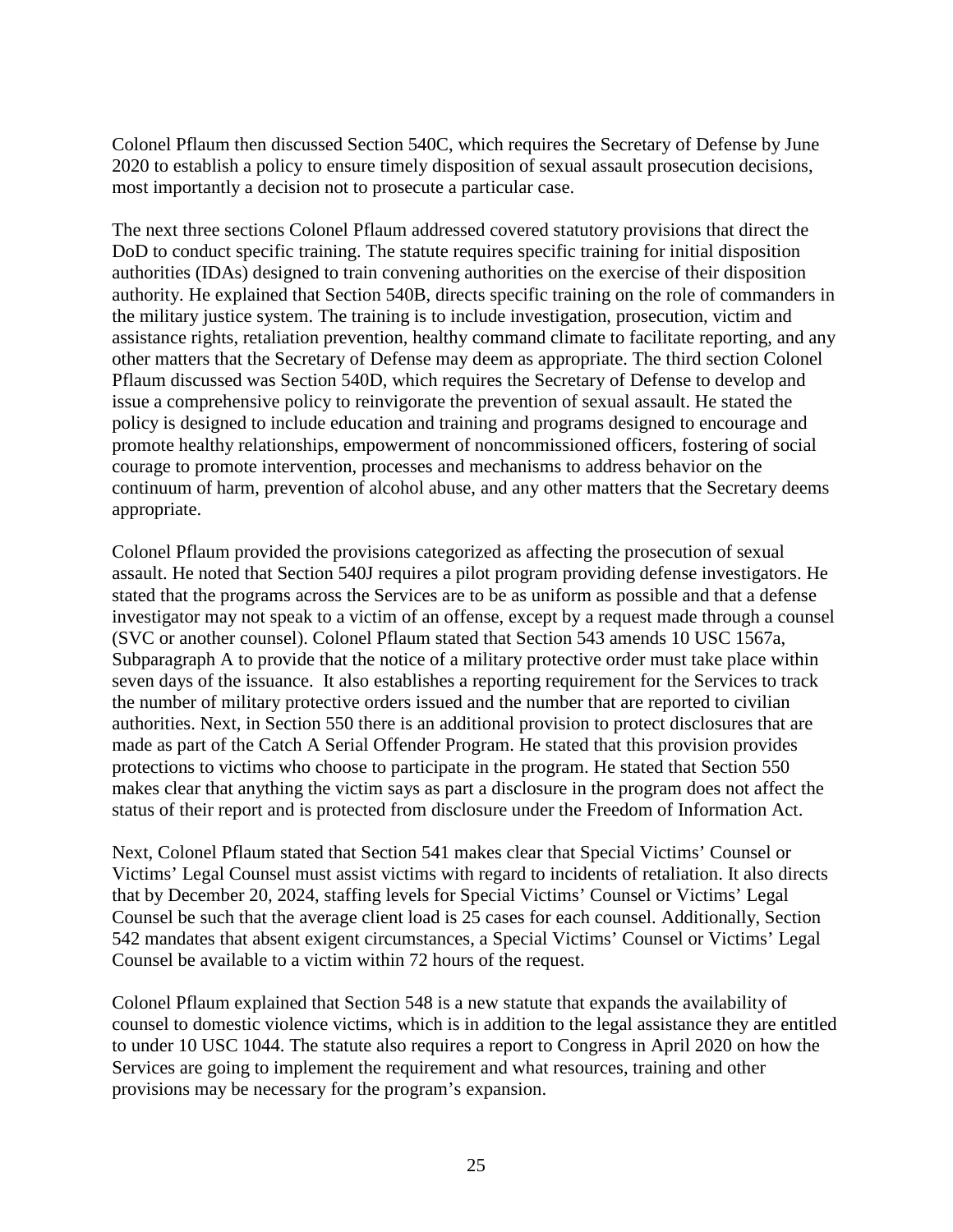Colonel Pflaum discussed Section 550C, which makes clear that Special Victims' Counsel are to receive special training on the local laws that are applicable in the jurisdiction in which they practice. Chair Bashford expressed her concern regarding the amount of time it takes to learn the local laws of the jurisdiction and considering how often personnel are transferred from installation to installation. Colonel Pflaum responded that it would be incumbent on the Services to look at those nuances and tailor their programs appropriately.

Colonel Pflaum then highlighted the eight provisions that require reports by the Department of Defense to Congress on various aspects of the military justice system.

1) A recommendation for the establishment of a separate sexual harassment punitive article. Colonel Pflaum explained that currently punishment of sexual harassment is through Article 93 of the UCMJ or through violations of any applicable Service regulations or policies that address sexual harassment. He stated that this provision is asking the Department of Defense to assess the issues involved in creating a separate UCMJ article to address sexual harassment. 2) Section 540F requires the Department of Defense to assess the feasibility and advisability of an alternative military justice system for felony level offenses, where an O-6 judge advocate with significant criminal litigation experience outside the chain of command of the accused makes preferral or referral decisions. By statutory terms, it requires an assessment of other military justice systems throughout the world. The study is due 300 days from the passage date of the NDAA.

3) Under Section 540H, the Department of Defense is to study and assess the feasibility and advisability of establishing or expanding a policy that is currently applicable only within the Air Force. The United States Air Force Academy's Safe to Report policy provides immunity to victims who may have engaged in certain forms of collateral misconduct that occurred during or predicating their sexual assault, or that were discovered during an investigation of a sexual assault. Colonel Pflaum noted the recent introduction of a bill in both the House and Senate that would create a military-wide "Safe to Report" provision by statute.

4) Section 540K requires a study to conduct an assessment as to the feasibility and advisability of expanding the protections available to victims who make restricted reports. Colonel Pflaum explained that this would allow victims to make restricted reports to other particular members such as law enforcement, members of their chain of command, a military sponsor or a third party. He stated that DoD is required to consult with the DAC-IPAD and the report is due in June of 2020.

5) The provisions of Section 540L ask the DoD and the DAC-IPAD to study the feasibility and advisability of establishing a guardian ad litem program. Colonel Pflaum stated that the study is limited to determining whether a guardian ad litem program would be appropriate for military dependents who are victims or witnesses in a crime under the UCMJ. He added that the provision directs the DAC-IPAD to study the advisability of providing a guardian ad litem upon the report of any sex-related offense for any victim who has not attained the age of 18. 6) Colonel Pflaum stated that Section 540M is noteworthy because it requires a GAO study of the implementation of the statutory requirements on sexual assault prevention and response in the military over the period of 2004 to 2019.

7) Section 542 directs a study of the feasibility and advisability of establishing and maintaining civilian positions to support Special Victims' Counsel or Victims' Legal Counsel. Colonel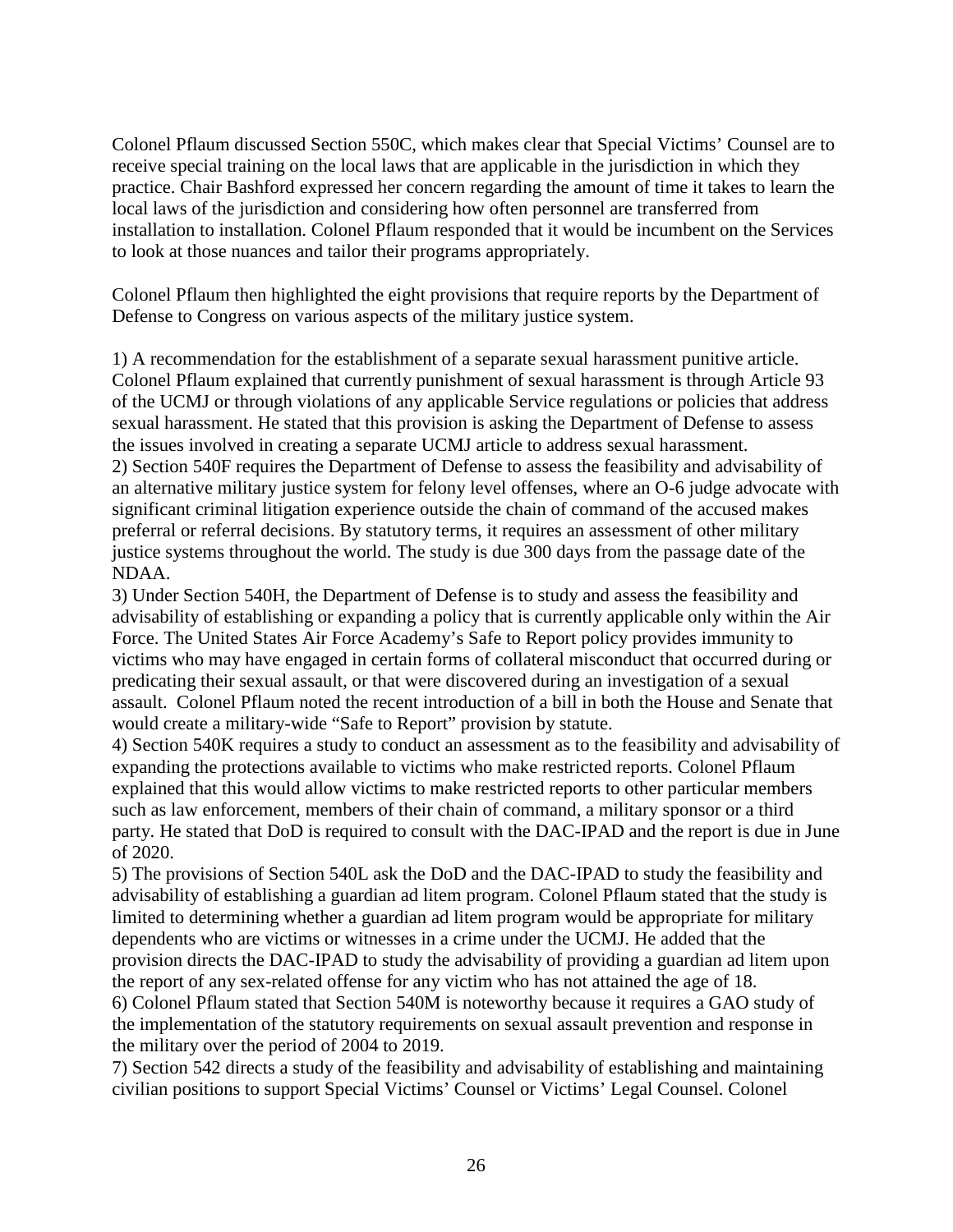Pflaum explained that for those Services that don't have, by policy, civilians assigned as paralegals or other legal assistants to help their Victims' Legal Counsel or Special Victims' Counsel, this study asks whether that might be appropriate to maintain continuity of representation and also the preservation of institutional knowledge in assisting victims in this capacity.

8) Section 548 requires the Services to provide counsel to domestic violence victims. Colonel Pflaum explained that the statute requires the DoD to report how the Services are implementing the requirement, what additional resources might be necessary, and any additional laws or policy changes that will be required.

Colonel Pflaum concluded by mentioning Article 37, which was previously titled Unlawfully Influencing the Action of the Court, is now statutorily titled Command Influence. He stated that this is the most significant statutory change to the unlawful command influence statute since 1968. He explained that it now protects preliminary hearing officers, and Special Victims' Counsel. It provides two significant expansions that previously had not been included: 1) authorizes statements regarding criminal activity and offenses that do not advocate for a particular disposition or a particular court-martial finding or sentence, or do not relate to a particular accused, and allows more communication between superior and subordinate authorities in discussing military justice matters, as long as the superior does not direct a specific disposition or substitute the superior's discretion for the subordinate's discretion; and 2) requires an accused to show prejudice to receive relief. The violation must materially prejudice a material right of the accused in order to obtain relief under Article 37.

Dr. Markowitz asked Colonel Pflaum if Section 538 and the notification of significant events relates to the investigatory process rather than submission of kits or the analysis of kits. He responded that he read it to be solely addressing process as it moves through each step.

# Public Comment

Chair Bashford introduced Ms. Jennifer Elmore, who requested to speak to the DAC-IPAD regarding her experiences in the military and civilian justice systems. Ms. Elmore stated that she is a survivor of sexual assault committed by her father, a retired U.S. Army Major General. She stated that for the last five years, she has lived as a victim through the investigation, the prosecution, and the defense of her sexual assault first through the military justice system and currently through the civilian justice system.

She explained her purpose to speak at the meeting was as a representative for a broader group of military sexual assault survivors known as Survivors United. She explained that they are a group that has come together to provide a room for voices of victims and their experiences navigating the military justice system. She stated they have ongoing conversations with legislators on specific concerns and spoke last year to legislators regarding sentencing and the restrictions placed on victims in that process. She explained the restrictions severely limit what a victim may include in their victim impact statements, as well as the delivery of those statements. She provided specific examples including redlining of statements before being given, not being allowed to complete the statement, and being cut off by judges. She expressed her hope that as the Committee continues to gather data in different areas, this specific topic would be included.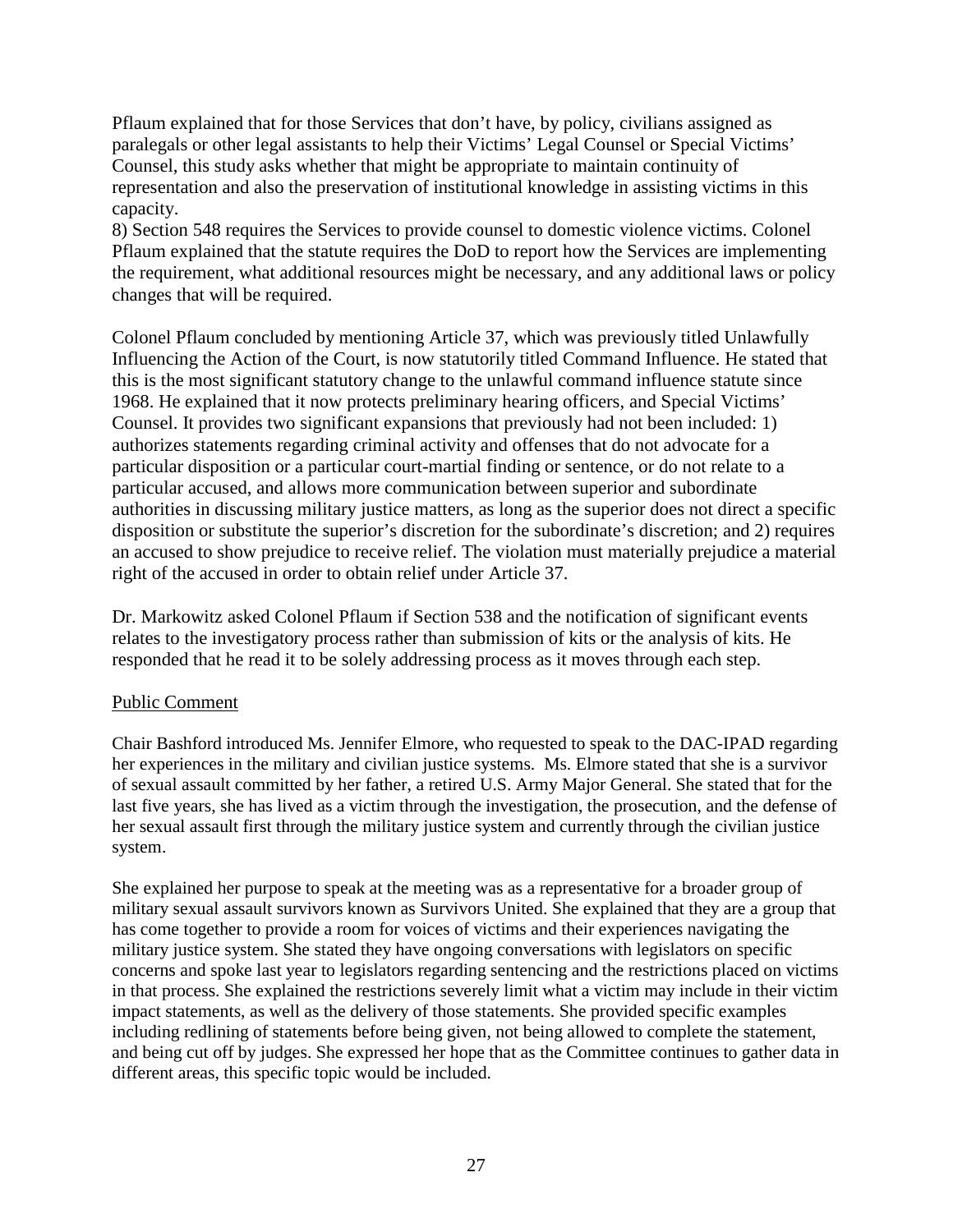Ms. Elmore concluded her testimony by thanking the Committee for their work to improve the military justice system, and asked if there were any questions.

BGen Schwenk asked if in addition to the victim statement issue, there were any other categories of concern. Ms. Elmore responded that she would provide a complete list of Survivors United's areas of concern to the DAC-IPAD staff.

Mr. Kramer asked if she had an opinion regarding whether the judge at sentencing should provide their reasoning for the imposed sentence. Ms. Elmore replied that she supports the judge providing the reasoning for the imposed sentence as well as the reasoning for acquittal. She explained that it is to the benefit of the victim and the accused to know the reasoning behind whatever judgment is made.

Ms. Cannon asked about her experience testifying at a preliminary hearing. Ms. Elmore stated that she was counseled prior to the hearing that work had been done to protect victims from having to testify at the preliminary hearing. She replied that in her case, the advisors felt it was important for the judge to hear from her in the preliminary hearing, but that it was her choice to testify. She expressed that it was difficult to be cross-examined and have judgments made on different aspects and activities. She stated that it was a learning experience to see what was thrown out, and what was kept in based on the validity of her testimony. She added based on this experience, she would have been better prepared for the court-martial, had the case made it there.

Ms. Garvin inquired about her testimony regarding the redlining of victims' statements, and if her organization's members had that experience. Ms. Elmore confirmed that members of her organization have had the experience of their statements being redlined.

#### Meeting Wrap-Up

Colonel Weir advised the Committee that the next public meeting is May 15, 2020, and he would provide them with a complete list of dates for their planning purposes. He emphasized the importance of the Members attending a court-martial for observation and submitting questions in advance of the site visits.

With no further comments or issues to address, the meeting concluded.

The DFO closed the public meeting at 3:26 p.m.